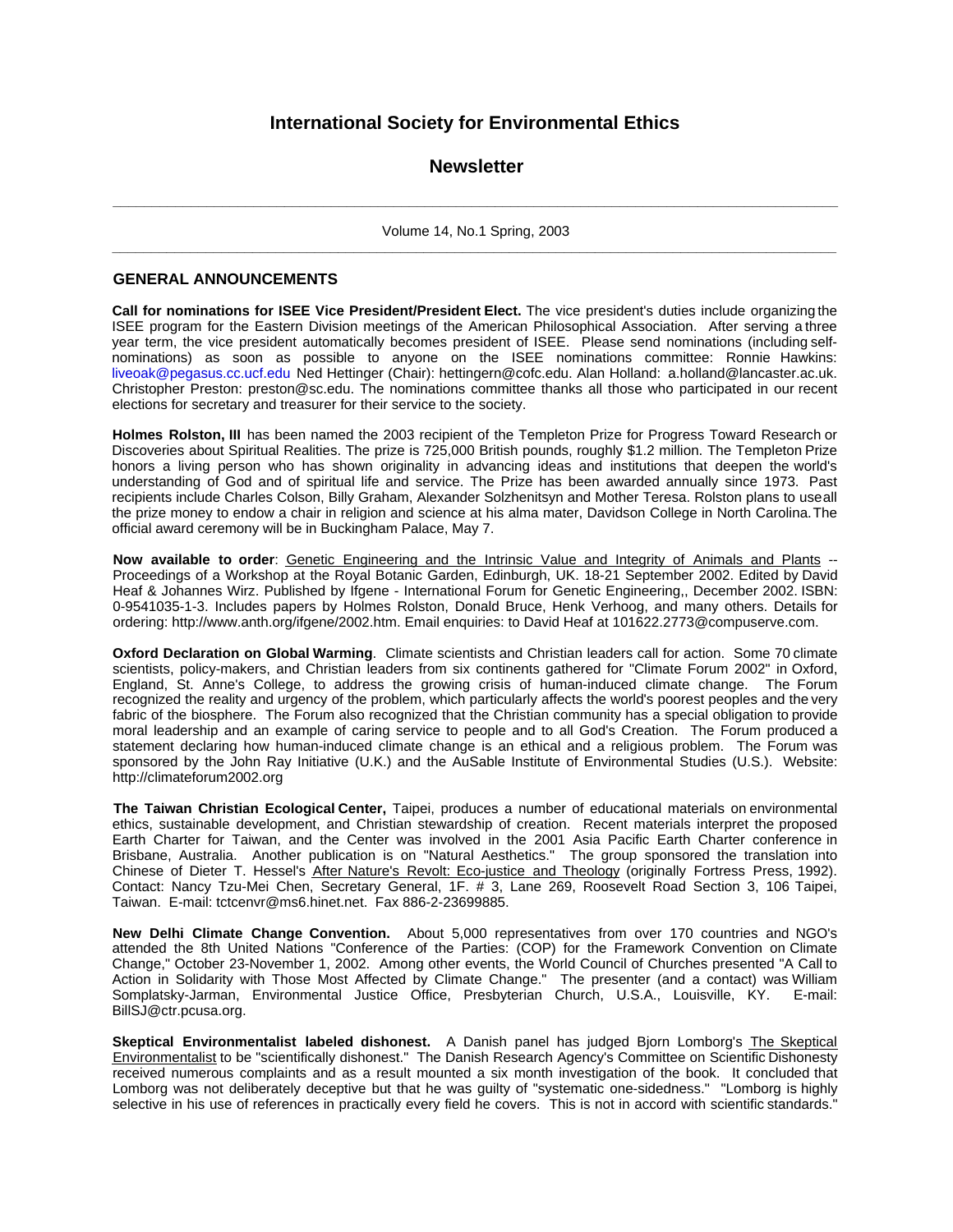The committee chair was Hans Henrik Brydensholdt, a high-court judge. One commentator said: it's "an unusually hard ruling by a committee known for being immensely difficult to convince of any wrongdoing." See "Skeptical Environmentalist Labeled `Dishonest'," Science 299 (1/17 /03):326.

# **OPPORTUNITIES**

**Director/Professor,** The University of Maryland, Baltimore County is seeking a distinguished environmental scholar/administrator to become Director of The Center for Urban Environmental Research and Education (CUERE). Founded with a grant from the U.S. Environmental Protection Agency, CUERE has an active funded interdisciplinary research program focused on the economic, social and environmental consequences of the transformation of the urban and suburban landscape. Review of applications will begin March 1, 2003 and continue until the position has been filled. Further information from Andrew J. Miller (miller@umbc.edu).

# **CONFERENCES AND CALLS FOR PAPERS**

**Globalization and the Environment** will be the theme of the Western Canadian Philosophical Association Annual Meeting. Keynote speaker will be Vandana Shiva. University of Lethbridge, October 24th, 25th & 26th, 2003.See http://www.uleth.ca/phl/wcpa/wcpacallforpapers2003.htm.

**ISEE Group Sessions.** Proposals are invited for individual papers or group sessions for the APA Western, Central and Eastern Division meetings. For the Western, contact ISEE treasurer Lisa Newton, lhnewton@fair1.fairfield.edu. For the Central, contact ISEE secretary Paul Thompson, pault@purdue.edu. For the Eastern, contact ISEE Vice-President Dale Jamieson, djamieso@carleton.edu. Jamiesen is particularly interested in papers or proposals on the relations between science and environmentalism, and religion and environmentalism Snail mail addresses and telephone numbers at the end of the newsletter. The deadline for proposals is September 1 for the Western and Central, April 1 for the Eastern.

**The Fourteenth North American Interdisciplinary Conference on Environment and Community,** will be held February 19-21, 2004 in Saratoga Springs, NY. The conference, sponsored this year by Empire State College (SUNY), will gather scholars (representing such fields as biology, education, economics, geology, history, literary studies, philosophy and psychology), artists, natural resource managers, environmental activists, farmers, foresters, rural dwellers and city dwellers, managers, government officials and recreational wilderness users. The conference will feature internationally renowned speakers, roundtable discussions, workshops, readings and traditional paper panels on a broad variety of topics and themes. A formal call for papers will be announced in fall 2003. Meanwhile for more information contact: Professor Wayne Ouderkirk. Phone: 518 255-5320. Empire State College, Cobleskill, NY 12043. E-mail: Wayne.Ouderkirk@esc.edu.

**Sylvia Washington** has learned that an environmental justice and health grant that she had written on behalf of the largest and oldest black Catholic lay organization (the Knights of Peter Claver, Inc.) received funding from the United States Conference of Catholic Bishops (USCCB)' Environmental Justice Office. This was the first time in the history of the USCCB that they funded a grant project of this kind and its largest grant in 10 years. Washington would like to form a panel or roundtable on Environmental Justice and Public History panel for the American Society for Environmental History in 2004 to discuss the intersections between environmental justice and public history, and to discuss how the documentation of memory and culture of socially and racially marginalized people is critical in the development of future equitable environmental policies and environmental planning efforts. If you are interested in participating on the panel or in the roundtable, contact Professor Washington at s-washington4@northwestern.edu.

**Nature, Science, Technology & Religion:** Our New Bioethical Issues - An International Dialogue, will take place in Chennai (formerly Madras) , India 25-29, November, 2003. Due to rapid strides in science and technology, humanity is facing new challenges. Our aim is to provide a common ground for diverse people from different background to face the challenges of the ethical, legal and social implications that arise due to science and technological advances, besides identifying common areas for fruitful cooperation in these areas of common interest. These include, Bioethics, Medical Ethics, Issues in Globalization, Genetic engineering, and Nature and Religion. For

more information, contact Professor Jayapaul Azariah, President, All India Bioethics Association, New No. 4, 8<sup>th</sup> Lane, Indiranagar. Chennai 600 020. India

Ph. 91 44 2441 2105. Phone: 91-44-24412105. Email: jazariah@yahoo.com. Or see the website at: http://www.angelfire.com/indie/naturemeet.

**The 150th Anniversary of Walden's Publication** is coming up in 2004. Shouldn't we do something about it? A number of philosophers are currently considering organizing sessions on Walden and/or Henry David Thoreau's philosophy for next year's APA divisional meetings. These could be APA main program or ISEE sessions. If you are interested in contributing, contact Philip Cafaro at cafaro@lamar.colostate.edu.

**ETHICS & THE ENVIRONMENT** provides an interdisciplinary forum for theoretical and practical articles,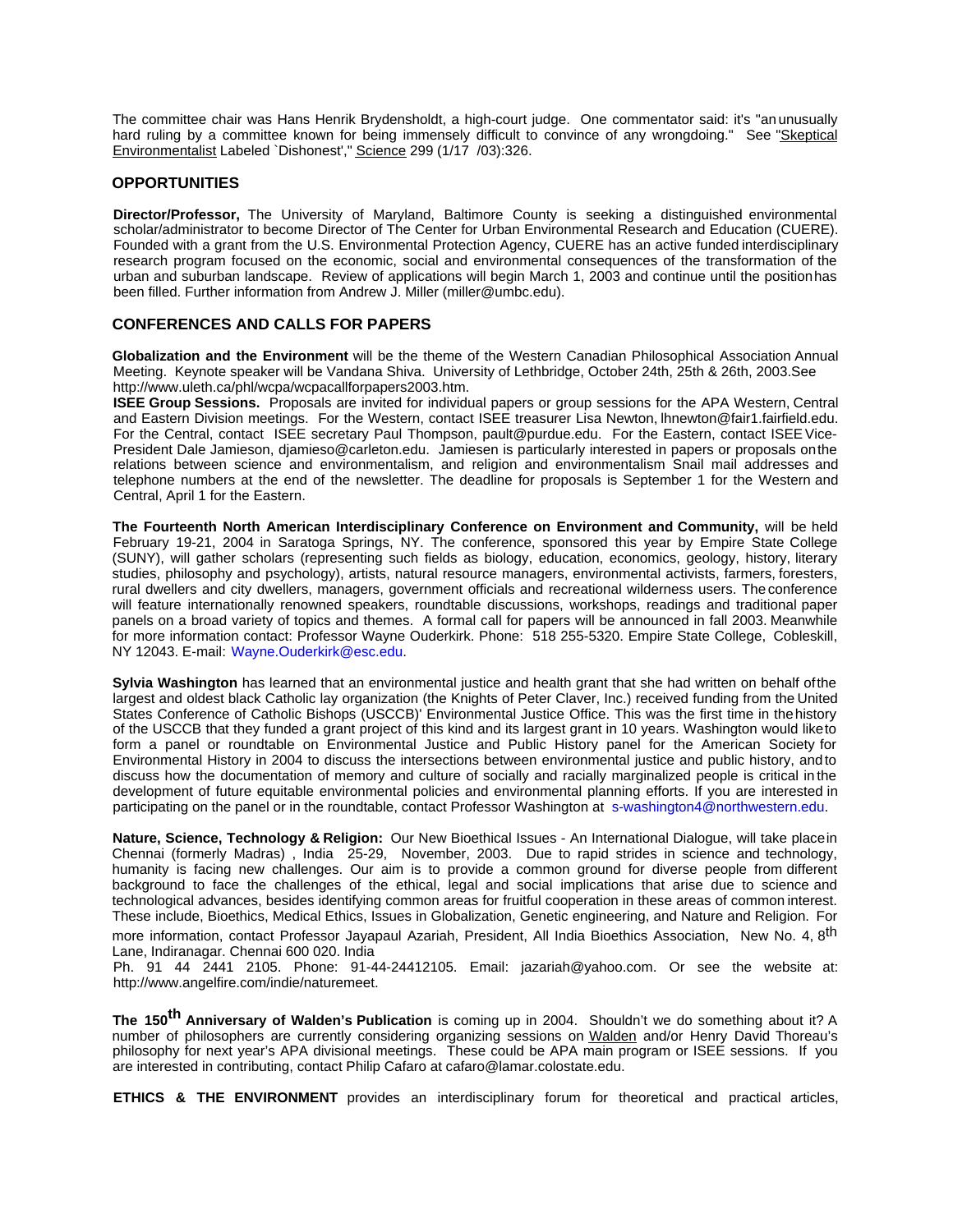discussions, and book reviews in the broad area encompassed by environmental philosophy. Possible topics include conceptual approaches in ecological philosophy, such as ecological feminism and deep ecology, as they apply to issues such as cloning, genetically modified organisms, new reproductive technology, war and militarism, environmental education and management, ecological economics, and ecosystem health. We encourage submissions offering new and imaginative conceptions of what counts as an "environmental issue."

Manuscripts may be submitted at any time to the Editor. Please send three copies, one without the author's name, for anonymous reviewing. For matters of style, consult *The Chicago Manual of Style*. Upon acceptance an abstractof 100 words or less and a computer disk in WordPerfect will be required. Manuscripts will not be returned. Send submissions to: Victoria Davion, Editor, Department of Philosophy, University of Georgia, Athens, GA 30602-1627. Inquiries to: mfreer@arches.uga.edu.

**The Institute for Environment, Philosophy and Public Policy**, with support from the Forum for European Philosophy, will hold a one day conference on "The Question of Nature in Modern European Philosophy," Saturday 17th May 2003. Speakers include Howard Caygill (Goldsmiths College), Robin Durie (Staffordshire University), David Cooper (University of Durham) and Mick Smith (University of Dundee Abertay). For further information or to register please contact the organiser, Dr Alison Stone, Centre for Philosophy, Furness College, Lancaster University, Lancaster LA1 4YG (a.stone@lancaster.ac.uk>)**.**

**The Society for Philosophy and Technology** will hold its13th meeting July 7, 8 and 9, 2003 in Park City, Utah. The conference theme is "Technology and Global Society," and will feature three invited plenary speakers in addition to this year's Presidential Address from Andrew Light:: Bernard Rollin, Rachelle Hollander and Sheila Slaughter Further information is available in the SPT Newsletter on the SPT website: http://www.spt.org>.

**Symposium on the Ethical and Social Dimensions of Landscape Restoration**. April 25-26, 2003. University of Vermont, Burlington, Vermont. Landscape (or ecological) restoration is an emerging discipline that seeks to develop means to assist in the recovery of ecosystems that have been degraded, damaged or destroyed by human action. Aside from the expected interests of ecologists and other natural scientists, the discipline has attracted considerable attention from philosophers, historians, artists, and social scientists. Speakers will include John Elder, the Stewart Professor of English and Environmental Studies at Middlebury College, and Eric Higgs, Director of the School of Environmental Studies at the University of Victoria and Chair of the Society for Ecological Restoration International.

**Terra Nova Books** are anthologies that encourage innovative writing and art on nature and culture, presented in a serious and engaging way. They are currently seeking contributions for a new book on GLOBALIZATION, as a cultural and artistic force. The editors view globalization as more than the global integration of markets and economic systems. It\_s a question of culture as well. They want pieces that creatively examine the environmental, cultural, and artistic, impact of the increasing interconnectedness of people, cultures, and ideas in a more immediate way than in any previous time in history. As with previous Terra Nova books, this one will favor creative writing, not analytic responses to the issue, although we welcome critical analyses if they are well-written and literary in approach. Submissions should be rigorous but comprehensible, written for the generalist rather than the academic. For prose, they want pieces between 3,000-6,000 words with as few footnotes, citations, and references as possible. Submissions due: July 1, 2003. Expected publication date: Spring 2005

## **THE OTHER WAR**

While the media and the general public have been focused on preparations and then war with Iraq, the Bush administration has quietly gone about a multi-front effort to gut US environmental protections. Here are some highlights from the past 9 months (source: "On Environmental Rules, Bush Sees Balance, Critics See Threat," New York Times 2/23/03):

\* National Environmental Protection Act. July 9, 2002.

Administration announces plans to "streamline" environmental review procedures under this key national environmental law.

\* Forestry. August 22, 2002.

Administration announces it will exempt millions of acres of national forest from environmental review to speed up projects aimed at reducing fire risk. Logging companies would be allowed to cut large trees.

\* Snowmobiles. November 12, 2002.

The administration delays a Clinton-era initiative that would eventually have banned snowmobiles from Yellowstone and Grand Teton National Parks. Subsequently announces plans to increase the numbers allowed in these parks.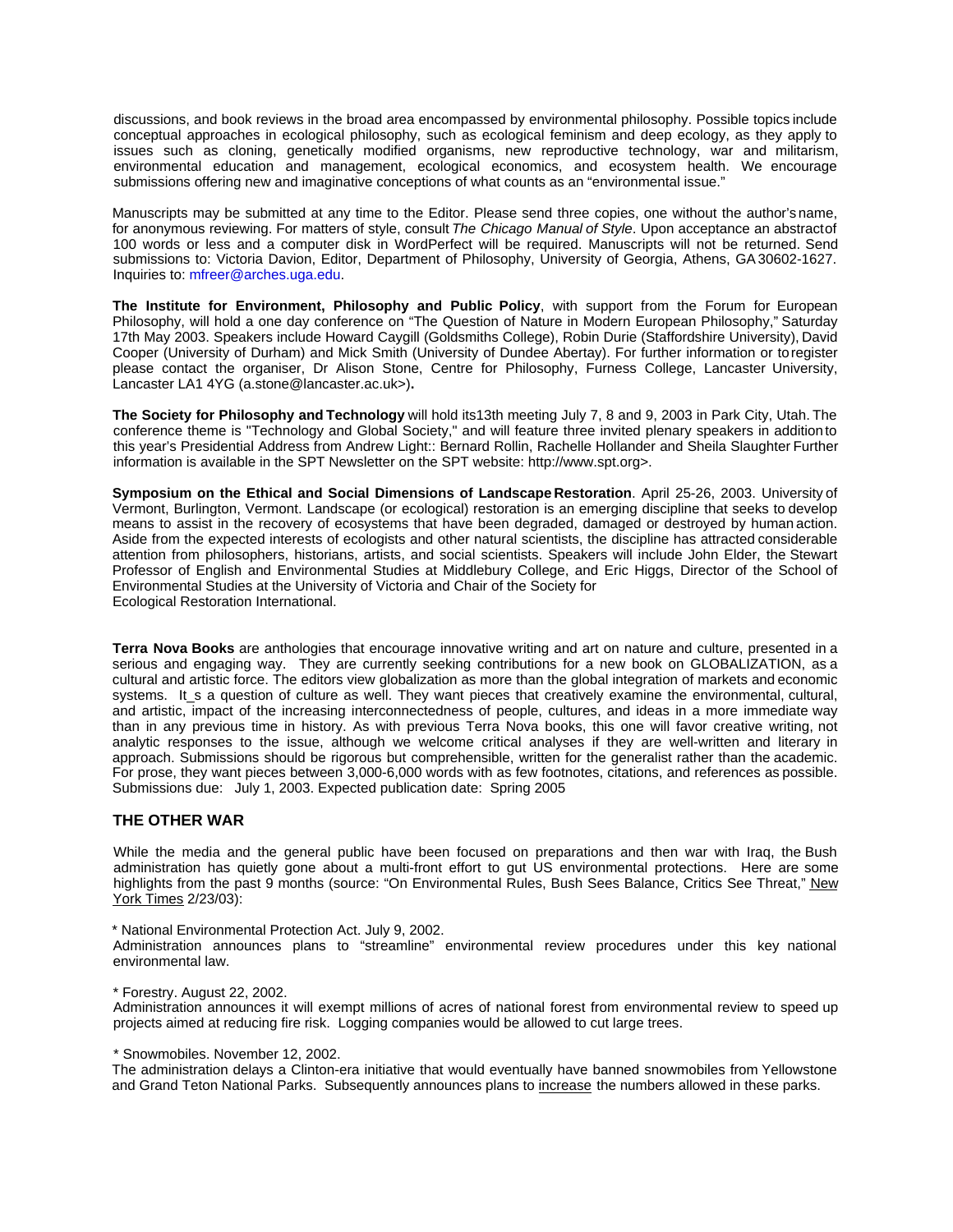\* Clear Air. November 22, 2002.

Administration issues regulations changing the Clean Air Act requirement that the oldest and dirtiest power plants and refineries install modern pollution controls whenever they make major repairs.

\* Wetlands Development. January 10, 2003.

Administration announces a review of its regulation of isolated wetlands, those not connected to other bodies of water. Subsequently announces that such wetlands will not be protected under the Clean Water Act, the first major weakening of the act since it was passed 30 years ago.

\* Banned Pesticide. February 1, 2003.

Administration says it will help companies seek exemptions to a worldwide ban on methyl bromide, a pesticide that damages the ozone layer.

Across the board, the Bush administration's war on the environment continues. Organizations such as the Natural Resources Defense Council (www.nrdc.org), the Wilderness Society(www.wilderness.org), and the National Audubon Society (www.audubon.org) have done a good job of tracking and summarizing this anti-environmental onslaught. They are good resources, for teaching our students about this ongoing war.

#### **RECENT ARTICLES AND BOOKS**

The ISEE Bibliography has been updated through 2002 (the annual update) and is available on website: <http://www.cep.unt.edu/ISEE.html>. There are over 12,000 entries. Bibliography searches can be e-mailed to your local address. Entries during 2003 are in the quarterly newsletters, as below, and also available on the website as issued. These will be merged and incorporated into the main website bibliography February 2004. Instructors are encouraged to show their students how to access the bibliography, preferably on-line in class.

Thanks to Chris Drinkwater, UK, for help editing entries for the bibliography (just before he took off for a week climbing wintry Scottish mountains).

--Agyeman, J, "Constructing Environmental (in)Justice: Transatlantic Tales," Environmental Politics 11(no.3, 2002): 31-53.

--Alcock, F, "Bargaining, Uncertainty, and Property Rights in Fisheries," World Politics 54(no.4, 2002): 437-461.

--Allmendinger, P, "National-level Planning in Democratic Countries: an International Comparison of City and Regional Policy Making," Land Use Policy 19(no.3, 2002): 269.

--Angell, Linda C. Review of Frank G.A. de Bakker, "Product Oriented Environmental Management", Organization and Environment, 15, (No. 4, 2002): 507-510. Angell is a senior lecturer in operations management at Victoria Management School in Wellington, New Zealand.

--Araujo, MB, "Biodiversity Hotspots and Zones of Ecological Transition," Conservation Biology 16(no.6, 2002): 1662- 1663.

--Aron, W; Burke, W; Freeman, M, "Scientists versus Whaling: Science, Advocacy, and Errors of Judgment," Bioscience 52(no.12, 2002): 1137-1140.

--Bacevich, AJ, "Culture, Globalization, and U.S. Foreign Policy," World Policy Journal 19(no.3, 2002): 77-82.

--Bandara, R; Tisdell, C, "Asian Elephants as Agricultural Pests: Economics of Control and Compensation in Sri Lanka," Natural Resources Journal 42(no.3, 2002): 491-520.

--Bayon, R, "More Than Hot Air: Market Solutions to Global Warming," World Policy Journal 19(no.3, 2002): 60-68.

--Beger, M; Jones, GP; Munday, PL, "Conservation of coral reef biodiversity: a comparison of reserve selection procedures for corals and fishes," Biological Conservation 111(no.1, 2003): 53-62.

--Belanger, L; Grenier, M, "Agriculture intensification and forest fragmentation in the St. Lawrence valley, Quebec, Canada," Landscape Ecology 17(no.6, 2002): 495-507.

--Bell, D; Gray, T, "The Ambiguous Role of the Environment Agency in England and Wales," Environmental Politics 11(no.3, 2002): 76-98.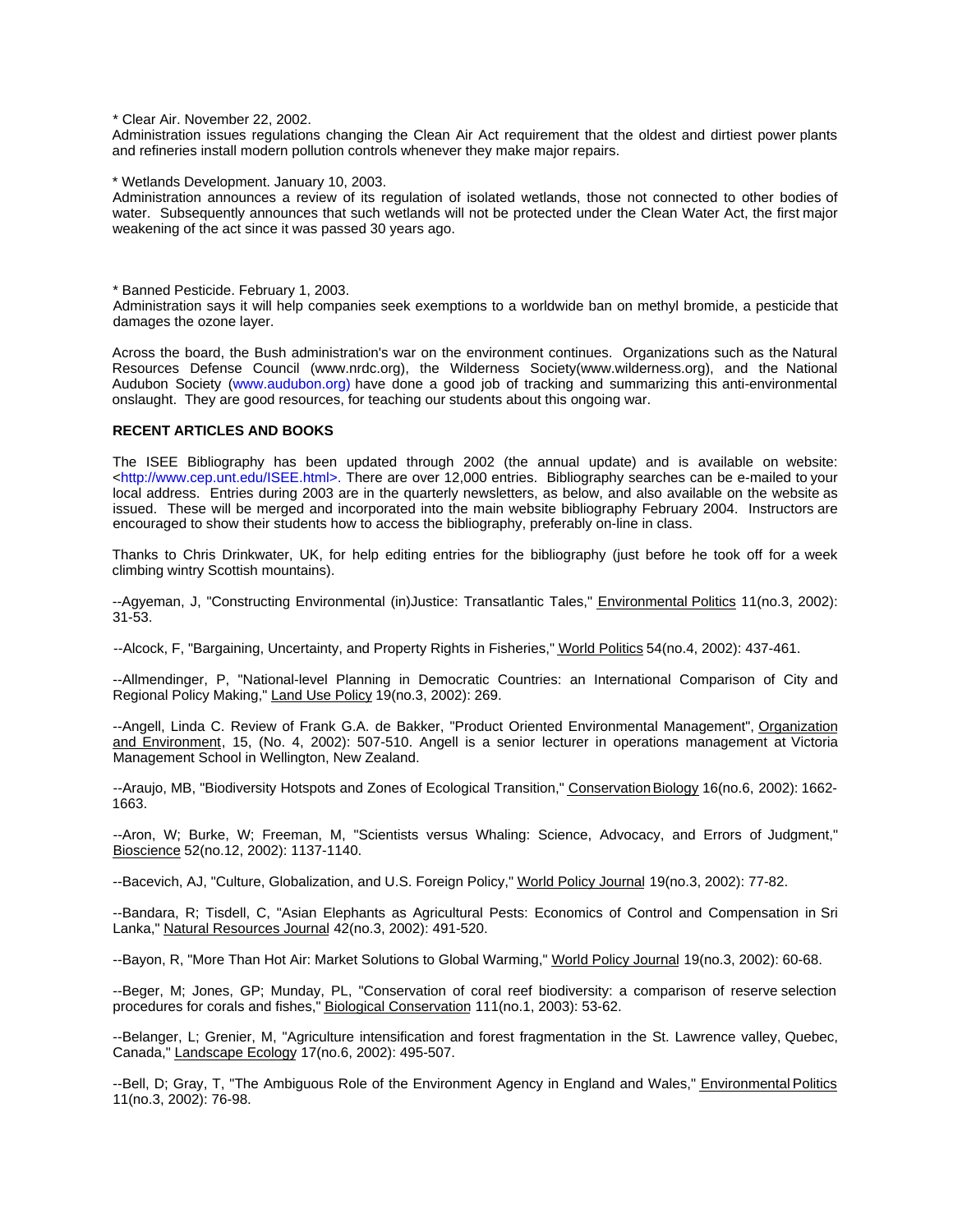--Benda, LE; Poff, NL; Tague, C; Palmer, MA; Pizzuto, J; Cooper, S; Stanley, E; Moglen, G, "How to Avoid Train Wrecks When Using Science in Environmental Problem Solving," Bioscience 52(no.12, 2002)

-Bertollo, P, "Landscape Evolution and Health in Northeastern Italy: A Multi-Dimensional Methodological Approach," Environments 30(no.2, 2002): 63-78.

--Biodiversity Project, The, Ethics for a Small Planet: A Communications Handbook on the Ethical and Theological Reasons for Protecting Biodiversity. Madison, WI: The Biodiversity Project, 2002. ISBN 0-615-12258-2. (Biodiversity Project, 214 N. Henry Street, Suite 201, Madison, WI 53703. 608/250-9876. Website: www.biodiversityproject.org. A handbook for study groups, conservation organizations, churches. Short, summary articles by such authors as Jane Elder, Bob Perschel, Peter W. Bakken, Marian Farrior, Michael P. Nelson, Robb Cowrie, Daniel Swartz, Peter Forbes, Dieter T. Hessel, and others. Ways to value nature, environmental ethics, future generations, biodiversity, land ethics, the wise use movement, using media, anti-conservation myths, environmental justice, and others. Resources.

--Birdsall, Nancy, Kelley, Allen C., and Sinding, Steven W., eds., Population Matters: Demographic Change, Economic Growth, and Poverty in the Developing World. New York: Oxford University Press, 2001. Rapid population growth hinders economic development (the Malthusian claim), contrary to the recently rather more popular claim that increasing numbers with increasing technology increases the productivity base. Rapid population growth is generally adverse to economic development. But a number of nations have managed to escape the demography-poverty trap. The anthology contains relatively little on linkages between population and environmental degradation, and little on the politics of family planning, particularly assistance from the United States, which is lately under siege. Reviewed by Jeffrey D. Sachs, "Rapid Population Growth Saps Development," Science 297(19 July 2002):341.

--Blumler, MA, "Review of: F. W. M. Vera, Grazing Ecology and Forest History," Environmental History 7(no.4, 2002): 687-688.

--BoehmerChristiansen, S, "Science, Equity, and the War against Carbon," Science Technology and Human Values 28(no.1, 2003): 69-92.

--Borthwick, Bruce, "Disappearing Act: Why is the Dead Sea Dying," Christian Century 120 (no. 3, February 8, 2003):20-21. The Sea of Galilee, the Jordan River, and the Dead Sea are all threatened by increasing water withdrawals and increasing pollution, mostly by Israel but also by Jordan. The Dead Sea has reached its lowest level on record, repeatedly falling lower than the ever lowering "red lines," levels at which upstream water extraction should stop. The flow in and from the Jordan River since the 1960's has dropped 90 percent, and what does flow is almost sewage. In the 1850's, the mouth of the Jordan was 180 yards wide and three feet deep. Now it is a few meters wide, more a creek than a river. Plant and wildlife in and around the lake, the river, and the sea are adversely affected (the Dead Sea had no fish in it, but otherwise was not "dead"). There is much Israel and Jordan could do co-operatively, and initiatives were once underway, but have stalled in the present tensions.

--Braun, Bruce, and Castree, Noel, ed., Remaking Reality: Nature at the Millennium. London: Routledge, 1998. The construction of nature and the nature of construction, analytical and political tools for building survivable futures. Science, social constructivism, and nature.

--Brulle, RJ, "Habermas and Green Political Thought: Two Roads Converging," Environmental Politics 11(no.4, 2002): 1-20.

--Brulle, Robert J. Review of Ingolfur Bluhdorn, "Post-Ecologist Politics: Social Theory and the Abdication of the Ecologist Paradigm", Organization and Environment, 15, (No. 4, 2002): 493-498. Brulle is an assistant professor of environmental policy at Drexel University, Philadelphia.

--Brusca, RC, "Review of: Desert Ecology: An Introduction to Life in the Arid Southwest by John Sowell," Natural Resources Journal 42(no.3, 2002): 686-687.

--Budd, Malcolm, The Aesthetic Appreciation of Nature. Oxford: Oxford University Press, 2003. Budd is at University College, London.

--Bugallo, Alicia Irene, ¿Antropocentrismo débil en las nuevas prácticas de conservación? ('Weak Anthropocentrism in New Conservation Practices?'. Acts of the "I Ibero-American Congress on Ethics and Political Philosophy" Alcalá de Henares, 16-20 September 2002, Spain. CD-ROM forthcoming. In Spanish.) Following Norton's idea of weak anthropocentrism, referred to by other authors as wise or humble anthropocentrism, the article describes the evolution of a conflict in the Argentinian part of the Yunga's Forest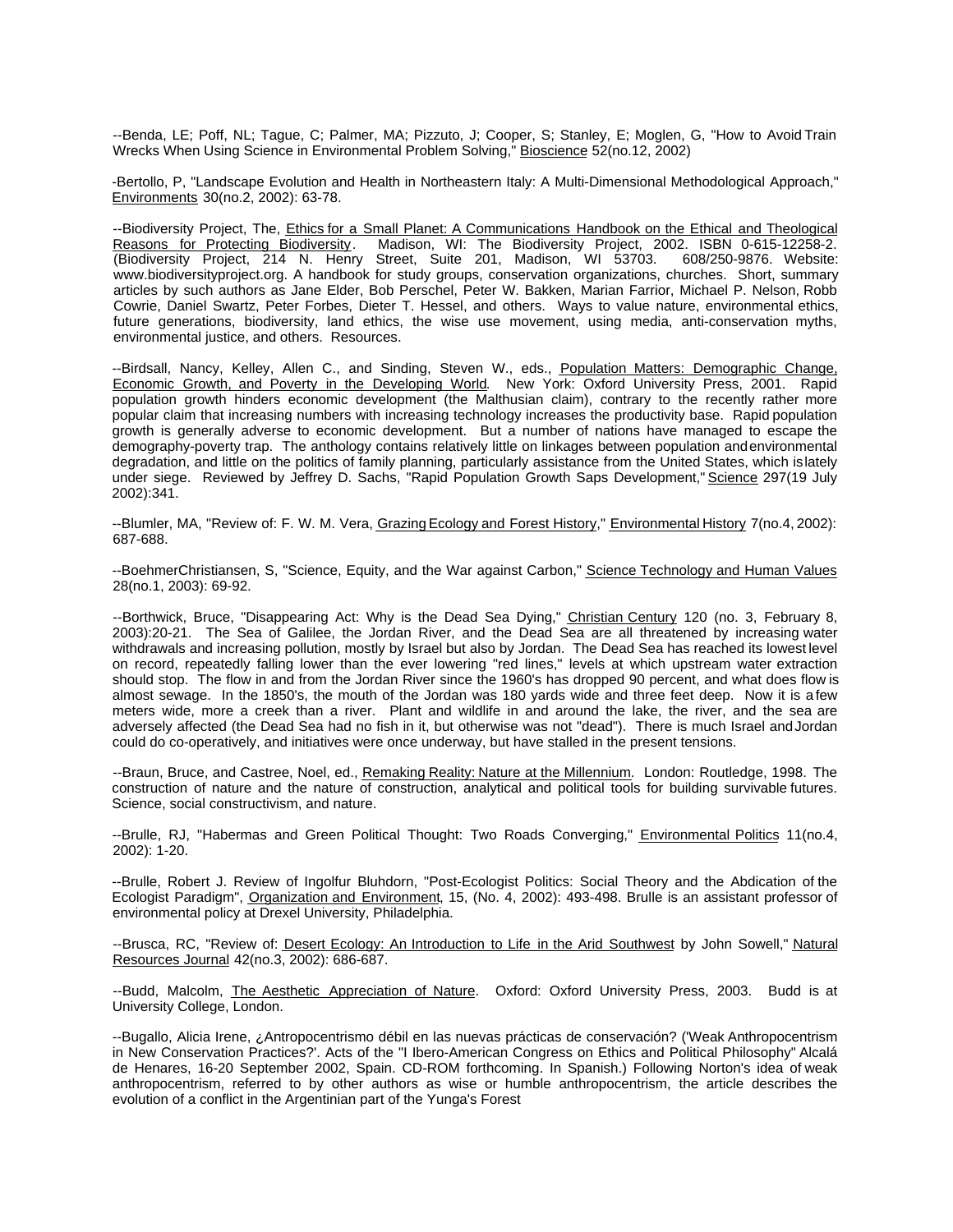system, caused by the construction of a gas duct. The conflict includes several agents, namely the native communities, private companies, governmental and no governemental entities. Bugallo stresses the recent approval by the UNESCO of a Biosphere Reserve in the area, after the proposal made by a scientific team.

--Cahn, Steven M., ed., *Philosophy for the 21st Century*. New York: Oxford Unviersity Press, 2003. Environmental philosophy creeps into philosophy for the new century with four selections on ethical duties toward animals. Kant: "Why We Have No Obligations to Animals." Robert Nozick: "Constraints and Animals." James Rachels, "The Moral Argument for Vegetarianism." Tibor R. Machan, "Do Animals Have Rights?"

--Carmin, JoAnn & Balser, Deborah B., "Selecting Repertoires of Action in Environmental Movement Organizations: An Interpretive Approach". Organization and Environment, 15, (No. 4, 2002): 365-88. Environmental Movement Organizations (EMOs) with similar goals frequently deploy different tactics and strategies to advance their agendas. This article uses an interpretive perspective to examine the factors influencing EMO selection of a repertoire of action. Building on concepts from organization and social movement theories, and relying on interview and archival data from Friends of the Earth and Greenpeace, this study suggests that experience, core values and beliefs, environmental philosophy and political ideology work together to create distinct organizational interpretations of the political environment, efficacy of action, acceptability of tactics, significance of an issue, and source of the problem. These interpretations combine to shape EMO determinations of what types of action will be most appropriate and effective. Although structural factors influence the decisions that are made within EMOs, organizations also rely on interpretive processes in their selection of a repertoire of action. Carmin is an assistant professor in the Department of Urban Affairs and Planning at Virginia Tech. Balser holds an assistant professor post with a joint appointment in the College of Business Administration and the Public Policy Administration programs at the University of Missouri-St. Louis.

--Caro, TM; Stoner, CJ, "The potential for interspecific competition among African carnivores," Biological Conservation 110(no.1, 2003): 67-75.

--Centner, TJ, "Agricultural nuisances: qualifying legislative "right-to-farm" protection through qualifying management practices," Land Use Policy 19(no.3, 2002): 259-267.

--Christie, I, "Sustainability and Spiritual Renewal: the Challenge of Creating a Politics of Reverence," Conservation Biology 16(no.6, 2002): 1466-1468.

--Clark, Brett., "The Indigenous Environmental Movement in the United States: Transcending Borders in Struggles Against Mining, Manufacturing, and the Capitalist State". Organization and Environment, 15, (No. 4, 2002): 410-442. Sociqal Movement theory emphasizes the importance of resource mobilization and the strategic political processes of struggles within a society. This critical essay argues that although it yields useful insights into the dynamics involved in a struggle, social movement theory ultimately is too narrow to grapple with all social struggles. The indigenous environmental movement breaks the mould, revealing unconsidered historical forces and variables involved in social struggles. The economic dynamics of capitalism and the history of internal colonialism must be incorporated into an account of the evolution of the indigenous environmental movement. Struggles over treaty rights and sovereignty are unique to the Native population, making their movement one of the most powerful and effective groups for protecting the environment. Although the indigenous environmental movement is connected to other environmental movements, the Native struggle remains fundamentally grounded in a challenge to the whole of society, as presently constituted, as they fight for the survival of their nations and ways of life. Brett Clark is a sociology doctoral student at the University of Oregon with research interests in ecology, political economy and imperialism.

--Clark, JA; Hoekstra, JM; Boersma, PD; Kareiva, P, "Improving U.S Endangered Species Act Recovery Plans: Key Findings and Recommendations of the SCB Recovery Plan Project," Conservation Biology 16(no.6, 2002): 1510- 1519.

--Coglianese, C; Nash, J, "Policy Options For Improving Environmental Management In The Private Sector," Environment 44(no.9, 2002): 10-23.

--Cohen, MJ, "Review of: Humphrey, Craig, Tammy L. Lewis, and Frederick H. Buttel. Environment, Energy, and Society: A New Synthesis," Society and Natural Resources 16(no.1, 2003): 83-86.

--Coles, T, "Tourism, Recreation and Sustainability: Linking Culture and the Environment," Land Use Policy 19(no.3, 2002): 269-271.

--Comstock, Gary, L., ed., Life Science Ethics. Ames, Iowa: Iowa State Press, 2002. Part 1. Ethical Reasoning. Part 2. Life Science Ethics. Environment (Lily-Marlene Russow). Food (Hugh LaFollette and Larry May). Animals (Gary Varner). Land (Paul Thompson). Biotechnology (Fred Gifford). Farms (Charles Taliaferro). Part 3. Case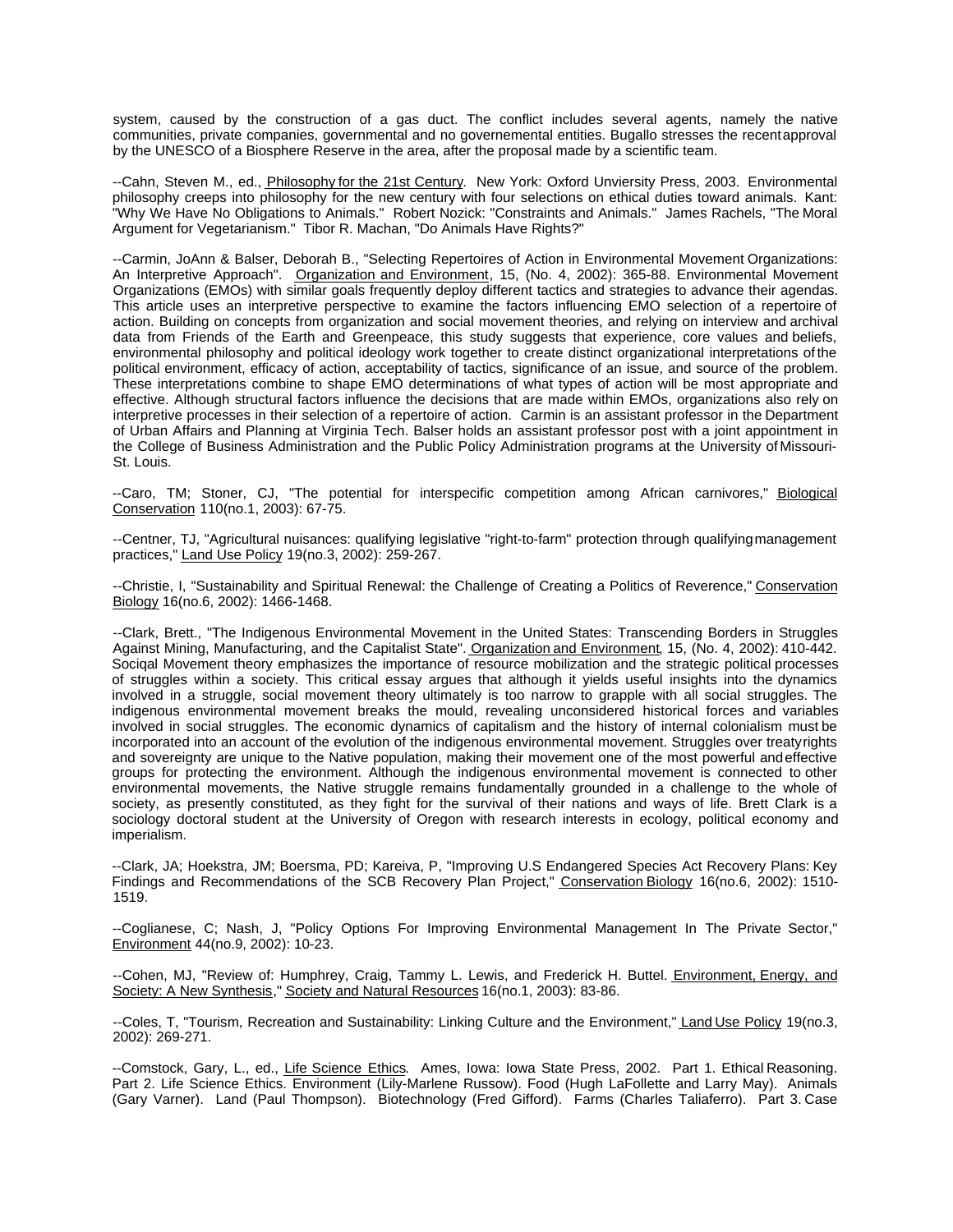Studies. Rare plants, marine mammals. Infant deaths in developing countries. Edible antibiotics in food crops. Veterinary euthanasia. Hybrid corn. Golden rice. Organ transplantation. Magnanimous Iowans. Comstock formerly in philosophy, Iowa State University, is now Director, Ethics Program, and professor of philosophy, North Carolina State University.

--Connelly, J, "Review of: Christopher Belshaw, Environmental Philosophy: Reason, Nature and Human Concern," Environmental Politics 11(no.4, 2002): 131.

--Cooter, Robert D., Fikentscher, Wolfgang, "Indian Common Law: The Role of Custom in American Indian Tribal Courts," American Journal of Comparative Law 46 (1998):287-237, Part I, and 509-580, Part II. American Indian ideas about who owns land, care for and neglect of land, reversion, inheritance, environment, examples from Apaches, Hopis, and many others, as these are reflected in tribal courts. Cooter is in law, University of California, Berkeley. Fikentscher is in law, University of Munich.

--Cope, DR; Pettifor, RA; Griffin, LR; MarcusRowcliffe, J, "Integrating farming and wildlife conservation: the Barnacle Goose Management Scheme," Biological Conservation 110(no.1, 2003): 113-122.

--CorberaElizalde, E, "Review of: Axel Michaelowa and Michael Dutschke (eds.), Climate Policy and Development: Flexible Instruments and Developing Countries," Environmental Politics 11(no.4, 2002): 140.

--Cowie, RH; Robinson, AC, "The decline of native Pacific island faunas: changes in status of the land snails of Samoa through the 20th century," Biological Conservation 110(no.1, 2003): 55-65.

--Crist, Eileen, Images of Animals: Anthropomorphism and the Animal Mind. Philadelphia: Temple University Press, 1999.

--Czech, B, "A Transdisciplinary Approach to Conservation Land Acquisition," Conservation Biology 16(no.6, 2002): 1488-1497.

--Damon, FH, "Review of: Tim Flannery, The Eternal Frontier: An Ecological History of North America and Its Peoples," Environmental History 7(no.4, 2002): 695.

--Dandy, N, "Review of: Robert A. Fimbel, Alejandro Grajal and John G. Robinson (eds.), The Cutting Edge: Conserving Wildlife in the Logged Tropical Forests," Environmental Politics 11(no.4, 2002): 145.

--Davis, Ann. Review of Peter G. Brown, "Ethics, Economics and International Relations: Transparent Sovereignty in the Commonwealth of Life", Organization and Environment, 15, (No. 4, 2002): 498-501. Davis is a member of the economics faculty at Marist College.

--Degrazia, David, Animal Rights: A Very Short Introduction. Oxford: Oxford University Press, 2002. 144 pages. Models for the understanding of animals' moral status and rights, considering their mental lives and welfare. How we should treat animals in our diet, in zoos, in research. Degrazia is at George Washington University, Washington, DC.

--DeLopez, TT, "Natural Resource Exploitation in Cambodia: An Examination of Use, Appropriation, and Exclusion," Journal of Environment and Development 11(no.4, 2002): 355-379.

--Demeritt, D, "What is the `social construction of nature'? A typology and sympathetic critique," Progress in Human Geography 26(no.6, 2002): 767-790.

--Dobson, A, "Review of: Ben A. Minteer and Bob Pepperman Taylor (eds.), Democracy and the Claims of Nature: Critical Perspectives for a New Century," Environmental Politics 11(no.4, 2002): 150.

--Douthwaite, Julia V., The Wild Girl, Natural Man, and the Monster: Dangerous Experiments in the Age of Enlightenment. Chicago: University of Chicago Press, 2002. Questions of gender, the wild, the civilized, nature and society, body and mind, will and morality, human perfectibility.

--Dupré, John, Humans and Other Animals. Oxford: Oxford University Press, 2002. The ways in which we characterize animals, including humans. It is a mistake to think that each organism has an essence that determines its necessary place in a unique hierarchy. We should reject the misguided concepts of a universal human nature and normality in human behavior. We must take a pluralistic view of biology and of human life. Dupré is at the University of Exeter, UK.

--E/Environmental Magazine, Special Issue, "Can Religion Save the Environment?", vol. 13, no. 6, Nov./Dec. 2002. Articles by Jim Motavalli, John Grim, Paul Gorman, Mary Evelyn Tucker.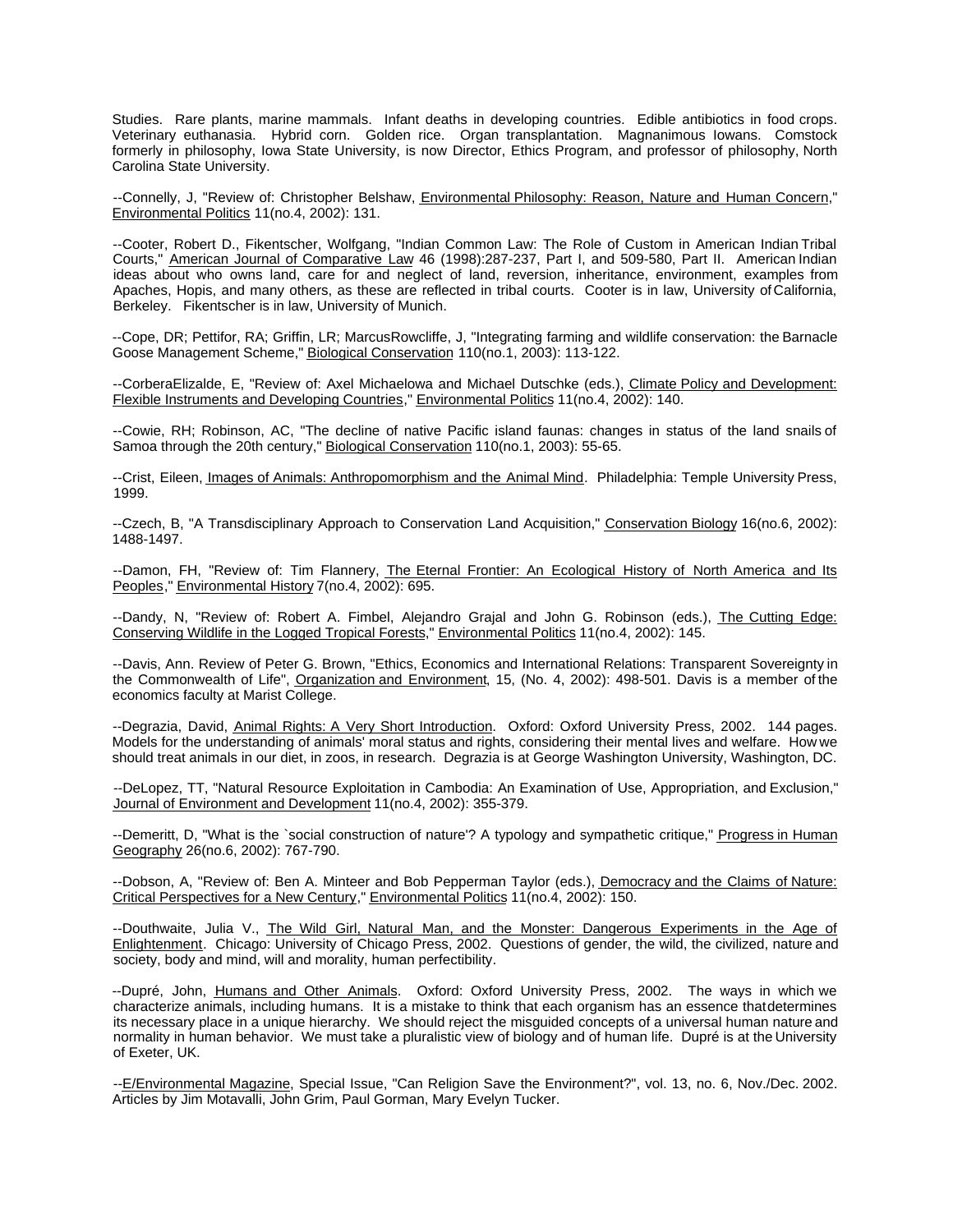--Egan, Michael., "The Social Significance of the Environmental Crisis: Barry Commoner's `The Closing Circle'". Organization and Environment, 15, (No. 4, 2002): 443-457. The author argues that Barry Commoner's "The Closing Circle" has retained its immediate relevance better than any comparable environmental volume from the 1960s or 1970s due to Commoner's ability to articulate the social ramifications of environmental decline. This close reading of "The Closing Circle" proposes to situate Commoner's most important book in its social and historical context, paying particular attention to Commoner's four laws of ecology and to his role in changing the fight for the environment from a scientific debate to a public one. Egan is a doctoral student in the Department of History at Washington State University, working on a dissertation about Commoner's career as an environmentalist.

--Feoli, E; Vuerich, LG; Woldu, Z, "Processes of environmental degradation and opportunities for rehabilitation in Adwa, Northern Ethiopia," Landscape Ecology 17(no.4, 2002): 315-325.

--Firn, RD, "Bioprospecting - why is it so unrewarding?," Biodiversity and Conservation 12(no.2, 2003): 207-216.

--Fleishman, E, "The Error of Judgment: Struggling for Neutrality in Science and Journalism," Conservation Biology 16(no.6, 2002): 1451-1453.

--Fleming, Deborah., "John Chapman, 1774-1845", Organization and Environment, 15, (No. 4, 2002): 475-481. Prompted by the ongoing creation of an outdoor theme park by the Johnny Appleseed Heritage Center Inc. of Ashland County, Ohio, the author tries to counterbalance the theme park tendency to reduce complex characters to cartoon simplicity by presenting a sketch of the life of Johnny Appleseed, whose real name was John Chapman, stressing his love of nature, his links with the Shawnee and the naturalistic elements in Chapman's broadly Swedenborgian spirituality. Fleming is associate professor of English at Ashland University, Ashland, Ohio.

--Forbes, LC, "Book Review: Our National Parks and the Search for Sustainability. By Bob R. OBrien. University of Texas Press, Austin, 1999, 246 pp," Human Ecology 30(no.4, 2002): 555-558.

--Forbes, Linda C. & Jermier, John M. "The Institutionalization of Bird Protection: Mabel Osgood Wright and the Early Audubon Movement", Organization and Environment, 15, (No. 4, 2002): 458-474. The authors focus on a relatively unknown segment of the early American conservation movement, examining the period around 1900, a time in which birds were being slaughtered at an alarming rate, in part to supply milliners who used plumes and other bird parts to decorate women's hats. These practices led to a groundswell of opposition that eventually turned the tide in favor of bird protection and appreciation, forming a foundation for today's activism on behalf of beleaguered birds. One of the key leaders of this movement was Mabel Osgood Wright, who like many significant conservationist women of that era is only now beginning to receive the recognition that she deserves. The authors highlight three major projects to which Wright devoted her energy, namely the early Audubon Society, children's nature writing and education, and the Birdcraft Sanctuary, and discuss them as institutional manifestations of the early conservationists' bird-loving philosophy. Extracts from three of Wright's most important publications are also reprinted, in order to provide relevant insights for contemporary environmental protection and organizing. Forbes is an assistant professor in Franklin & Marshall College, Lancaster, Pennsylvania, with interests in cultural studies, environmental philosophy and history, and a feature editor of Organization and Environment. Jermier is professor of organizational behavior in the College of Business at the University of South Florida, and editor of Organization and Environment.

--Fraser, I; Hone, P, "Agricultural land retirement: lessons from an Australian case study," Land Use Policy 20(no.1, 2003): 61-72.

--Freeman, R, "The EcoFactory: The United States Forest Service and the Political Construction of Ecosystem Management," Environmental History 7(no.4, 2002): 632-658.

--Gambino, R, "Park Policies: A European perspective," **Environments 30(no.2, 2002): 1-14.-**

--Gardner, Bruce L., American Agriculture in the Twentieth Century: How it Flourished and What it Cost. Cambridge, MA: Harvard University Press, 2002. A bittersweet story. Enormous gains in productivity (bushels per acre), but declining value added to the U.S. economy. A hollow victory for farmers. Less than 10% of all farms accounted for more than 85% of farm income. The vast majority of farm households have turned to non-farm income; 80% of all farms earn more than 90% of their household income from non-farm sources. For them farming is almost a hobby. These families are not poor; they just make nothing farming. Big-agribusiness gives us cheap food but unbalanced bounty. Government programs have been messy, often wasteful, but more or less functional. Gardner has served as "the aggie" in the Senior Staff of the Council of Economic Advisors and as the "economist" Assistant Secretary at the U.S. Department of Agriculture.

--Garrod, B, "Review of: Krishna B. Ghimire (ed.), The Native Tourist: Mass Tourism within Developing Countries," Environmental Politics 11(no.4, 2002): 142-143.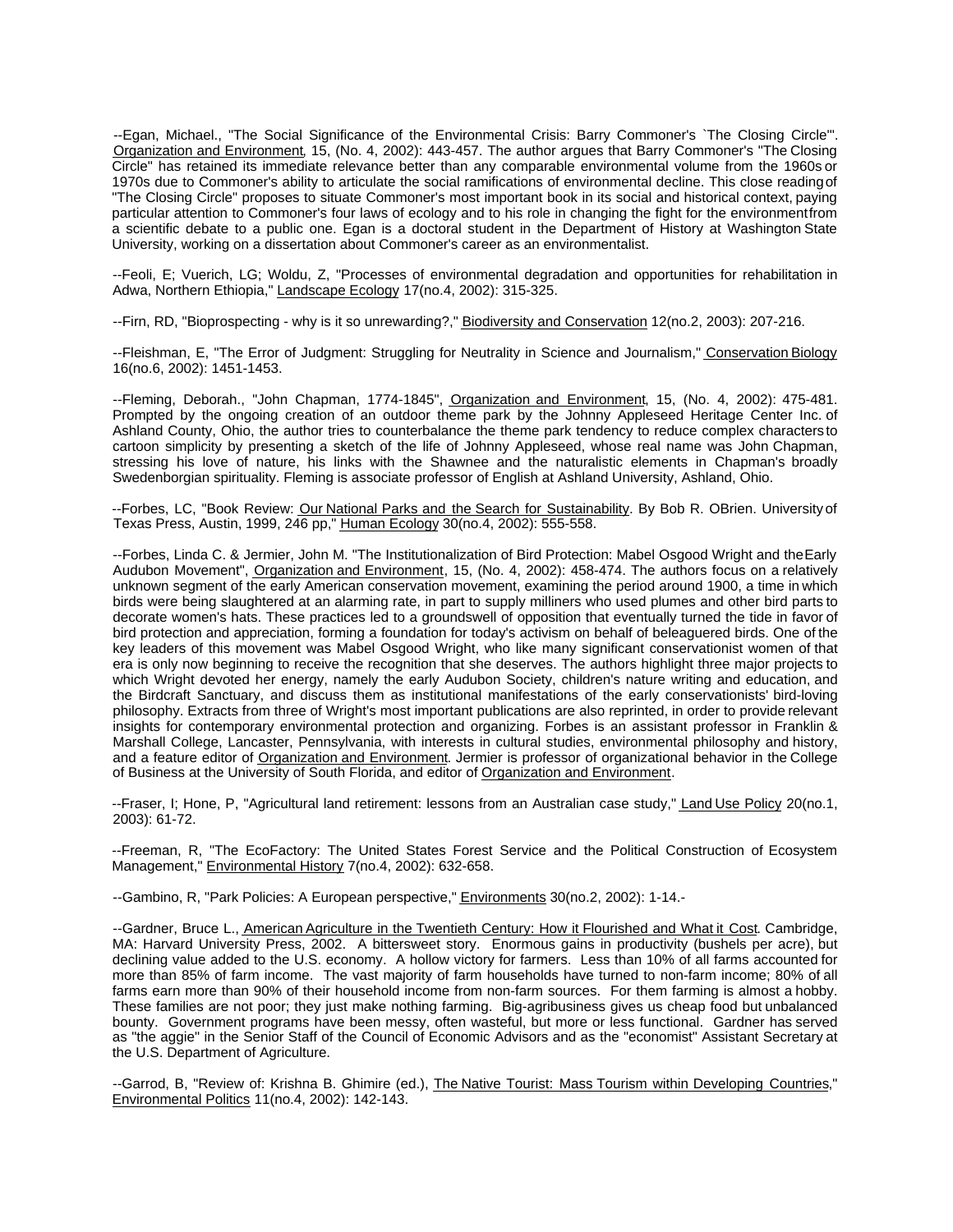--Gascoigne, N, Review Article: "YOUR PLACE OR MINE? Andrew Light and Jonathan M. Smith (Eds), Philosophies of Place," Research in Philosophy and Technology 21(no., 2001): 317-324.

--Gerrie, J, Review Article: "Fear And Loathing In The Global Village: Zygmunt Bauman, Globalization: The Human Consequences," Research in Philosophy and Technology 21(no., 2001): 371-372.

--Gezelius, SS, "Environmental Sustainability and Political Survival: A Comparative Analysis of the Cod Fisheries of Canada and Norway," Environmental Politics 11(no.4, 2002): 63-82.

--Godlovitch, Stan, "Valuing Nature and the Autonomy of Natural Aesthetics," British Journal of Aesthetics 38(no. 2, 1998):180-197. Aesthetic value in nature compared with aesthetic value in art works. Aesthetic responses to nature are numerous and multifarious and there seems to be no privileged aesthetic stance on which the aesthetic value of nature is to be judged. This also means that the science-based approach to aesthetics is not privileged (contra Carlson). Positive aesthetics of nature analyzed. There are numerous difficulties to making clear or affirming the positive aesthetics of nature (contra Carlson and Hargrove). These include the scope of the claim (landscapes, ecosystems, individual organisms?) and whether there can still be grading (more, less beautiful) even within positive aesthetics.

A more satisfactory account might be to take nature as it is in itself out of the realm of aesthetic value (as it has been removed from the realm of moral value). Nature is beyond beauty and ugliness. Still, an appropriate respect for nature, perhaps also a sense of mystery before the creativity and biodiversity there, ought to remain. "Nature as such must somehow be taken as it is, that it constitutes an autonomous and inexhaustible domain, that humancentered, nature-related distinctions are fundamentally limited, that nature is bound to outstrip our comprehension of and regard for it at any time in our history. Reflected in these views is nature as ... a `magic well'." This will result in conservation and caring for nature. Godlovitch is at Lincoln University, Canterbury, NZ.

--Goldberg, S, Review Article: "TOWARD A BODILY CONCEPTION OF SELF. Jose Luis Bermundez, Anthony Marcel and Naomi Eilan (Eds), The Body and The Self," Research in Philosophy and Technology 21(no., 2001): 373-376.

--Gollain, F, "Anti-Globalisation Movements: Making and Reversing History," Environmental Politics 11(no.3, 2002): 164-167.

--Goodall, Jane, "The Power of One," Time, August 26, 2002, p. A62. One-page essay in a Time theme section on the coming Green Century. "I feel deep shame when I look into the eyes of my grandchildren and think how much damage has been done to Planet Earth since I was their age. Each of us must work as hard as we can now to heal the hurts and save what is left."

--Gorman, Paul, "Awakenings: Spiritual Perspectives on Conservation," Nature Conservancy Magazine 53 (no. 1, Spring, 2003):20-29. With 12 "personal faith" interviews of persons motivated by their religious faith to conservation. Cover story in this issue.

--Gosseries, Axel, "L'éthique environnementale aujourd'hui (Environmental Ethics Today)," Revue Philosophique de Louvain 96(no. 3, 1998):395-426. In French. An overview of contemporary debates in environmental ethics. In the first section: a distinction between environmental protection, nature conservation, and biodiversity conservation. These three policies are autonomous and the last two are difficult to justify from an ethical point of view. Second section: interspecific justice, with a dilemma of the anti-speciesist. Third section: intergenerational justice. Final section: international justice, various criteria of allocation for greenhouse gasses emissions reduction.

"The article does a very good job, a very solid analysis. The author approaches environmental ethics in terms of: (A) its basic tenets and (B) the dilemmas/controversies stemming from these tenets. There are three basic tenets: (1) the protection of the environment, (2) the need to include creatures other than humans within our ethic, (3) the need to consider intergenerational and international factors. Each of these is divided into sub-tenets. The problems stemming from each are briefly explored. In no way does the author attempt to resolve the multiplicity of problems described. Indeed, there is doubt that any general conceptual scheme can contain and/or coordinate them." (Thanks to Pete A. Y. Gunter.)

--Greene, A, "Review of: Harriet Ritvo, The Animal Estate: The English and Other Creatures in the Victorian Age; Stephen Budiansky, The Covenant of the Wild: Why Animals Chose Domestication," Environmental History 7(no.4, 2002): 685-686.

--Gutierrez, M, "Review of: *Indigenous Landscapes A Study in Ethnocartography*. By Mac Chapin and Bill Threlkeld. Center for the Support of Native Lands, Arlington, VA," Human Ecology 30(no.4, 2002): 551-554.

--Hanna, KS, "Review of: Guide to Sustainable Development and Environmental Policy Natalia Mirovitskaya and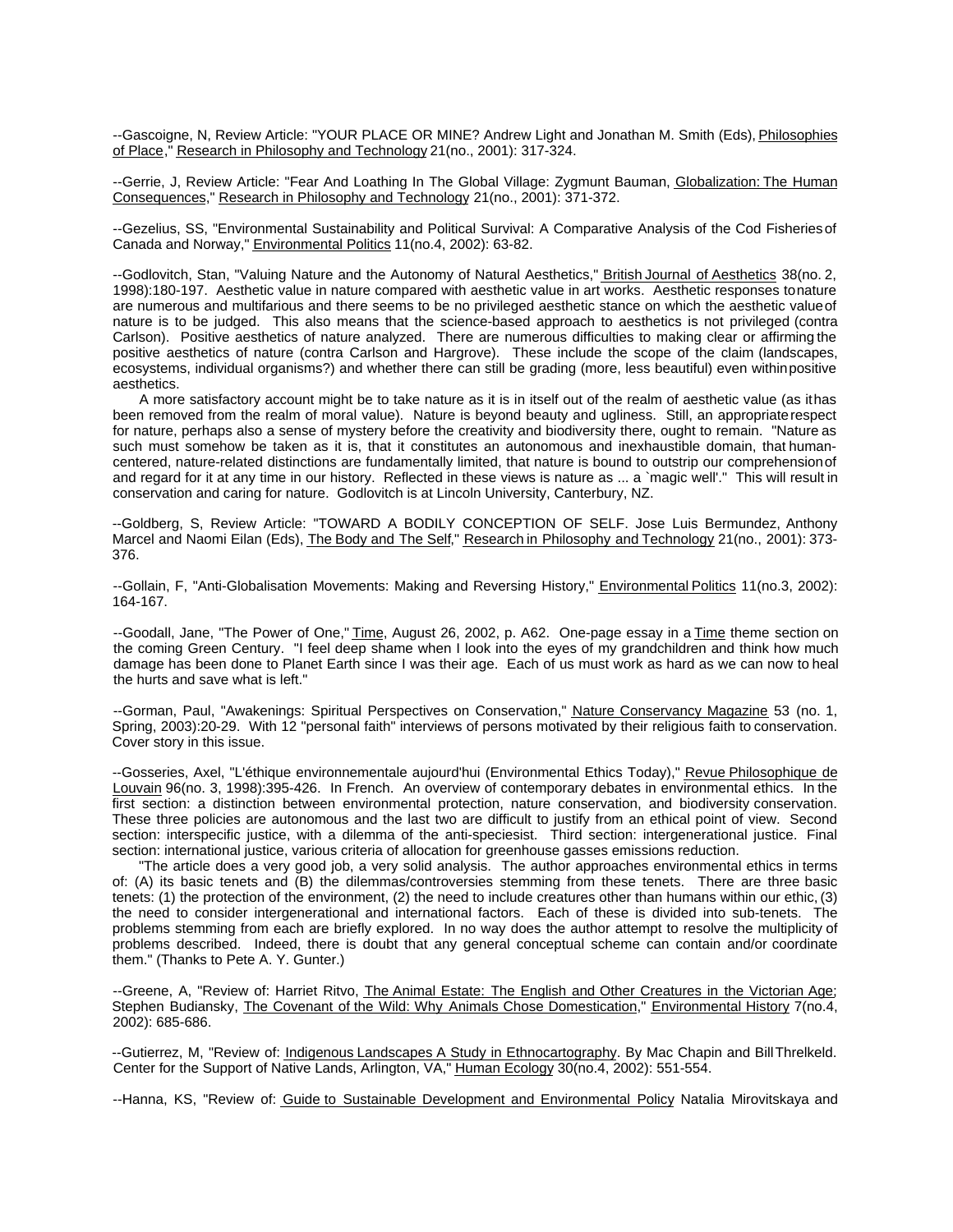William L. Ascher, editors," Environments 30(no.2, 2002): 79-80.

--Harris, PG, "Sharing the Burdens of Environmental Change: Comparing EU and U.S. Policies," Journal of Environment and Development 11(no.4, 2002): 380-401.

--Hart, G, "Geography and development: development/s beyond neoliberalism? Power, culture, political economy," Progress in Human Geography 26(no.6, 2002): 812-822.

--Harvey, M, "Review of: Dan Flores, The Natural West: Environmental History in the Great Plains and Rocky Mountains," Environmental History 7(no.4, 2002): 696-697.

--Hay, Peter, Main Currents in Western Environmental Thought. Bloomington, IN: Indiana University Press, 2002. With a multi-disciplinary catlog of positions in environmental thought, whether in science, social science, geography, politics, philosophy, religion, or wherever, mainly in the last thirty years. Finds a shift from foundational issues in the 70's and 80's to pragmatic issues in the 90's. Environmentalism is complex and conflicted; we need to develop our abilities to form coalitions.

--Heaf, David, and Wirz, Johannes, eds., Genetic Engineering and the Intrinsic Value and Integrity of Plants and Animals, Proceedings of a Workshop at the Royal Botanic Garden, Edinburgh, UK. Dornach, Switzerland: Ifgene, International Forum for Genetic Engineering, 2002. ISBN 0-9541035-1-3. Order from: Ifgene, Hafan, Llanystumdwy, LL52 OSG, UK. E-mail: 101622.2772@compuserve.com. web: http://www.anth.org/ifgene/

Contains, among a dozen others:

-Rolston, Holmes, III, "What Do We Mean by the Intrinsic Value and Integrity of Plants and Animals?", pages 5-10. -Davies, Howard, "Does Genetic Engineering Impact the Intrinsic Value and Integrity of Plants?", pages 24-27. -Brink, Timothy, "Why is it in the Farmer's Interest to Pay Attention to the Intrinsic Value and Integrity of Animals and Plants?", pages 45-47.

--Hefler, S, "Review of: Ecosystem Change and Public Health: A Global Perspective edited by Joan L. Aron and Jonathan A. Patz," Journal of Environment and Development 11(no.4, 2002): 443-445.

--Heitzman, E, "`New Forestry' in Scotland," Journal of Forestry 101(no.1, 2003): 36-39.

--Hendrickson, DC, "Toward Universal Empire: The Dangerous Quest for Absolute Security," World Policy Journal 19(no.3, 2002): 1-10.

--Herzog, TR; Kutzli, GE, "Preference and Perceived Danger in Field/Forest Settings," Environment and Behavior 34(no.6, 2002): 819-835.

--Hessl, A, "Aspen, Elk, and Fire: The Effects of Human Institutions on Ecosystem Processes," Bioscience 52(no.11, 2002): 1011-1021.

--Heywood, JL; Gorecki, R; Luczynski, M, "The Environment, Natural Resources, and Higher Education in Poland," Society and Natural Resources 16(no.1, 2003): 77-80.

--Hobohm, C, "Characterization and ranking of biodiversity hotspots: centres of species richness and endemism," Biodiversity and Conservation 12(no.2, 2003): 279-287.

--Horowitz, JK; McConnell, KE, "A Review of WTA/WTP Studies," Journal of Environmental Economics and Management 44(no.3, 2002): 426-447.

--Humphrey, Mathew, Preservation Versus the People. Oxford: Oxford University Press, 2002. Why should any society decide to devote scarce resources, as a matter of public policy, to preserving natural objects? "Much of the work in contemporary ecological political philosophy `frames' the problem of preservation in such a way that leads ecological political philosophers to become divisive and conflictual. I will suggest that ecological political philosophers need to move away from framing the problems they address in terms of ecocentrism and anthropocentrism ... and should instead accept the ineliminable contingency of political argument" (pp. 1-2).

Thinking in environmental ethics has been dominated by the "ecocentric / anthropocentric" distinction. Answers focus on either "intrinsic values in nature" or on the human welfare benefits that will accrue from preservationist policies. These two answers are generally taken to be mutually exclusive. Ecocentrists think to transcend anthropocentrism. The ecological humanists think the ecocentrists are guilty of misanthropy. Humphrey proposes a "conceptual morphology" of "ecocentrism, social ecology, and eco-Marxism" and "this opens the way for a new substantive position with respect to the ecocentric/humanist axis in environmental ethics" (p. 8). "What I have tried to show is that there are a rich array of arguments from human interest embedded in ecocentric discourse, and also to show that arguments independent of human interest can be made from the humanist side of the ontological divide"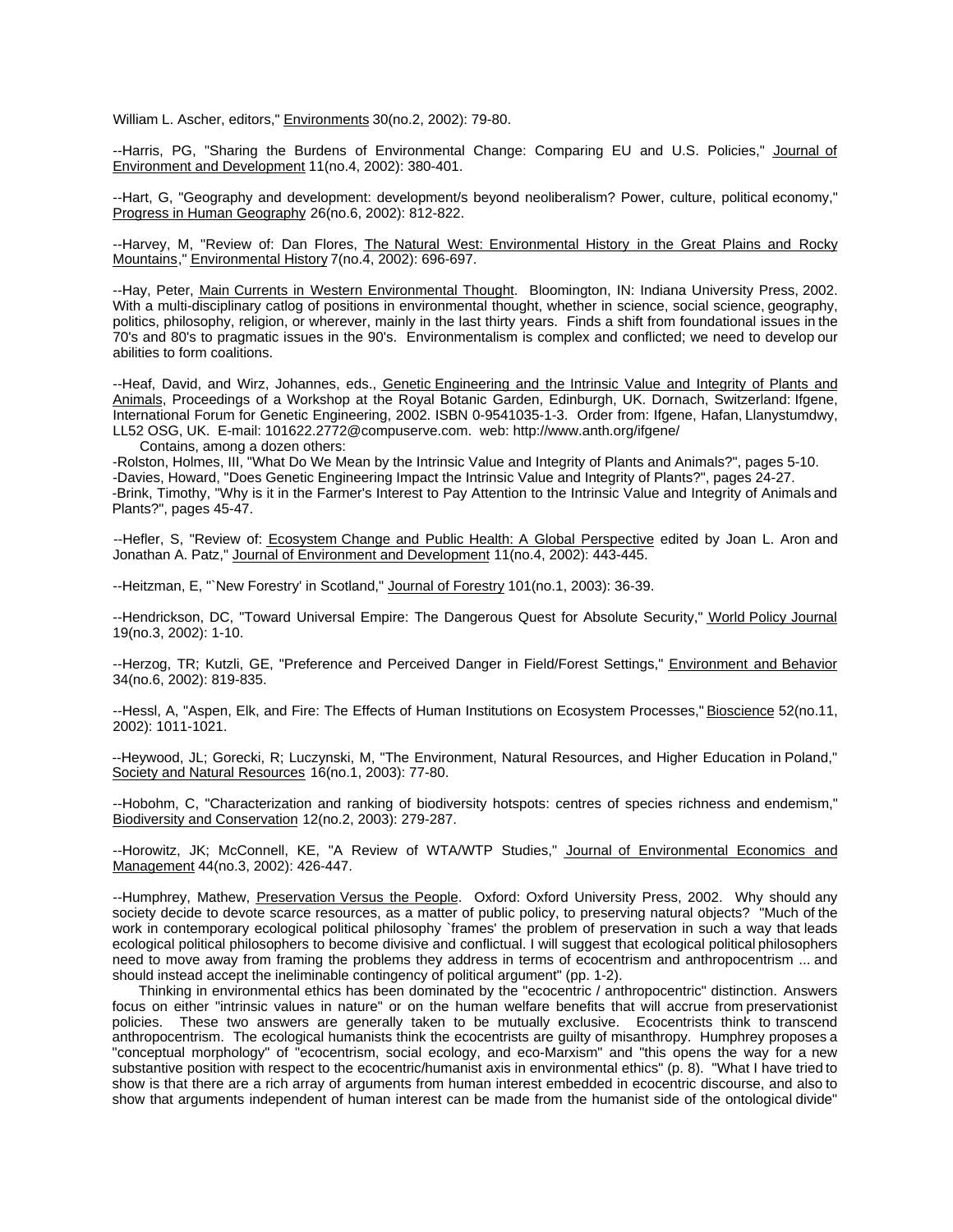(pp. 194-195). Humphrey is in philosophy, University of Nottingham, UK.

--Humphrey, Matthew, "Nature in Deep Ecology and Social Ecology: Contesting the Core," Journal of Political Ideologies 5(no. 2, 2000):247-268. Humphrey is in philosophy, University of Nottingham, UK.

--Ingram, H; McDonald, B, "The State of the Natural Resources Literature; The Troubled Relationship of Science to Environmental Policy: Some New Perspectives," Natural Resources Journal 42(no.3, 2002): 673-685.

--Innes, JL; Er, KBH, "Questionable Utility of the Frontier Forest Concept," Bioscience 52(no.12, 2002).

--Ivakhiv, Adrian. "Toward a Multicultural Ecology", Organization and Environment, 15, (No. 4, 2002): 389-409. The debate between realists and constructivists has polarized environmental scholarship in recent years. Ivakhiv situates this debate within the longstanding modernist tradition of categorically distinguishing "nature" from "culture", and the natural sciences from the social sciences and humanities, and suggests that we need to find a non-dualistic space for rethinking cultural-ecological relations. Such a space has been articulated by actor-network theory, but this theory leaves significant gaps in its understanding of agency and of macro forces. To fill in these gaps, the author draws on perspectives that theorize perception and agency as embodied, animate, and ecologically embedded and that theorize macro forces as discursively shaped and anmd causally mutidirectional and multiscalar. The author proposes the concept of multicultural ecology as a way of articulating the indivisibility of nature and culture and the multiplicity of cultural-ecological practices, and suggests a normative dimension by which such practices can be compared and evaluated. Ivakhiv is an assistant professor in the Department of Religious Studies and Anthropology and the Program in Environmental Studies at the University of Wisconsin, Oshkosh.

--Jackson, Dana L., and Jackson, Laura L., eds., The Farm as Natural Habitat: Reconnecting Food Systems with Ecosystems. Washington, DC: Island Press, 2002. Modern farming is a booming success and simultaneously a crisis. Currently, the move toward industrialized agriculture is creating "ecological sacrifice zones." We make food on farms, and when we want nature we drive somewhere else to find it. We ought to ask if we can use farmland better, and make the farm a quality environment. The U.S. and other countries have a long history of government regulation to preserve other desired values on farmlands (such as a fair wage, or limiting toxic pollutants); farmland policy can also be restructured to promote ecological values, with benefits to farmers and to the nation. This often works best and most easily, the authors concede, with lands that are not ideal for farming (hilly, semi-arid, poor soil); it is tougher with prime agricultural land.

--Jamieson, Dale, Morality's Progress: Essays on Humans, Other Animals, and the Rest of Nature. New York: Oxford University Press, 2003. The summation of nearly three decades of work by a leading figure in environmental ethics and bioethics. The twenty-two papers here are invigoratingly diverse, but together tell a unified story about various aspects of the morality of our relationships to animals and to nature. Jamieson's direct and accessible essays will convince sceptics that thinking about these relations offers great intellectual reward, and his work sets a challenging, controversial agenda for the future. Jamieson is at Carleton College, Northfield, MN.

--Jarrell, TC, "Review of: Population and Environment: Methods of Analysis edited by Wolfgang Lutz, Alexia Prskawetz, and Warren C. Sanderson," Journal of Environment and Development 11(no.4, 2002): 450-451.

--Journal of Social Philosophy 34, no. 1, Spring 2003, contains a special section on "Urban Environmental Ethics." The papers were generated from a workshop held in 2001 at the Blumenfeld Center for Ethics at Georgia State University on the same topic. Contains:

-Light, Andrew and Heath, Wellman Christopher, "Introduction: Urban Environmental Ethics," Journal of Social Philosophy 34(no. 1, 2003):1-5.

-deShalit (de-Shalit), Avner, "Philosophy Gone Urban: Reflections on Urban Restoration," Journal of Social Philosophy 34 (no. 1, 2003):6-27.

-Dagger, Richard, "Stopping Sprawl for the Good of All: The Case for Civic Environmentalism," Journal of Social Philosophy 34(no. 1, 2003):28-43.

-Light, Andrew, "Urban Ecological Citizenship," Journal of Social Philosophy 34(no. 1., 2003):44-63.

-Palmer, Clare, "Placing Animals in Urban Environmental Ethics," Journal of Social Philosophy 34(no. 1, 2003):64-78.

-Michelfelder, Diane P., "Valuing Wildlife Populations in Urban Environments," Journal of Social Philosophy 34(no. 1, 2003):79-90.

--Kamdar, M, "The Struggle for India's Soul," World Policy Journal 19(no.3, 2002): 11-28.

--Kassiola, Joel Jay, ed., Explorations in Environmental Political Theory, Thinking About What We Value." Armonk: M.E. Sharpe, 2003. Essays by Kassiola, Milbraith, Pirages, Dobson, Paehlke, McLaughlin, Goodin, and Zimmerman. Focuses on political and value issues that underlie the global environmental crisis. (Thanks to Andy McLaughlin.)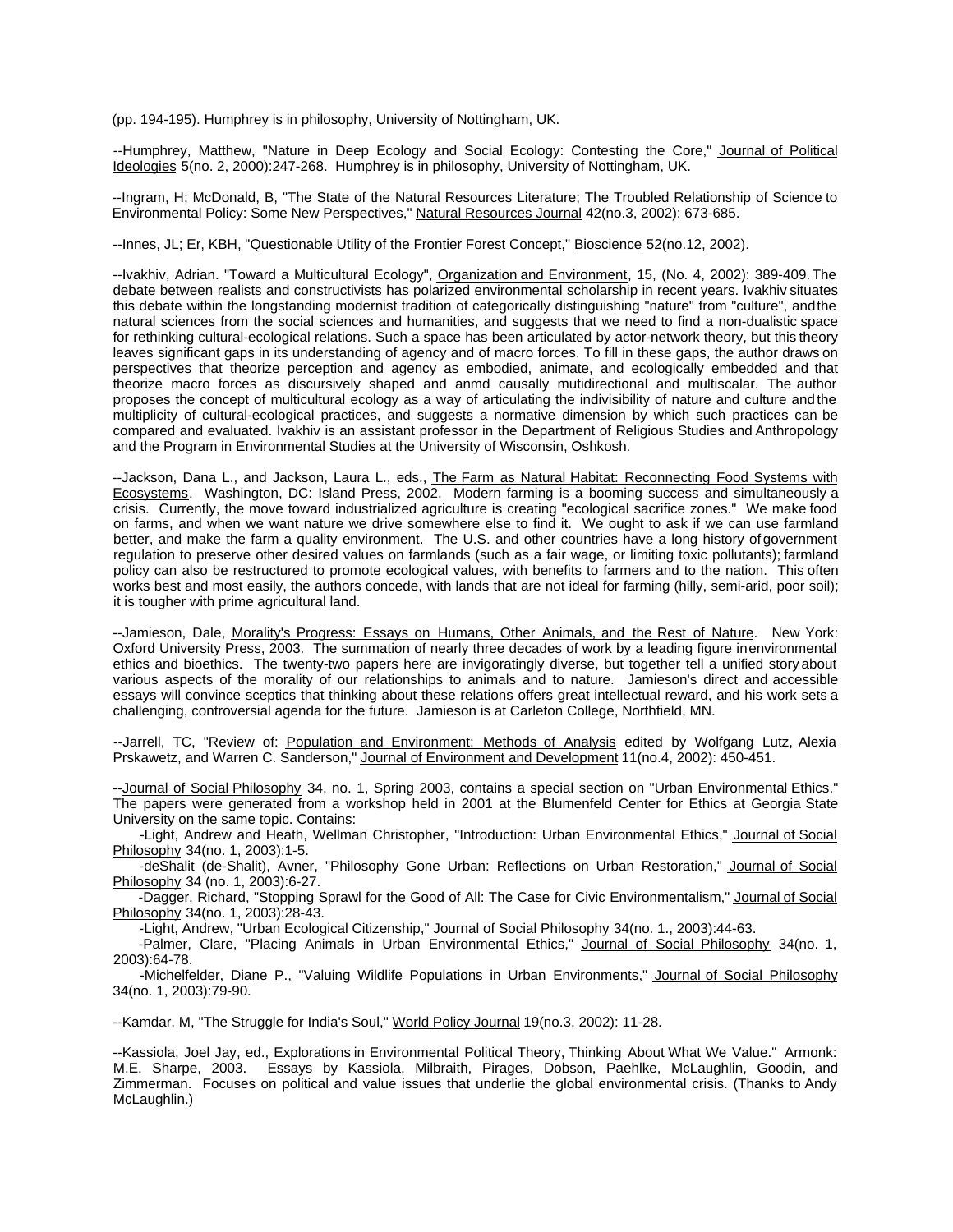--Katz, Eric, Light, Andrew and Thompson, William, B., eds. Controlling Technology, second edition. Amherst, NY: Prometheus Books, 2002. 41 classic and new papers on philosophy of technology with some focus on technology, development and the environment. Section headings include: "Defining Technology," "The Blessings of Technology," "The Autonomy of Technology and Its Philosophical Critics," "Demystifying Autonomous Technology Through the History of Technology," "Technology, Ethics, and Politics," "Appropriate Technology," and two sets of case studies, "Computers, Information Technology and Virtual Reality," and "Technology and the Recreation of Nature." Light is in the Applied Philosophy Group at New York University, andrew.light@nyu.edu. Katz is in Science and Technology Studies at the New Jersey Institute of Technology. Thompson is emeritus from SUNY Potsdam.

--Kerridge, Richard, and Sammells, eds., Writing the Environment: Ecocriticism and Literature. London: Zed Books, 1998.

--Knapp, S, "The Unified Neutral Theory of Biodiversity and Biogeography," Biological Conservation 110(no.2, 2003): 305.

--Kucher, M, "Review of: Sing C. Chew, World Ecological Degradation: Accumulation, Urbanization, and Deforestation 3000 B.C. A.D. 2000," Environmental History 7(no.4, 2002): 693-694.

–Kwiatkowska, Teresa and Issa, Jorge (eds). Los Caminos De La Etica Ambiental II. Published by Plaza Y Valdes, Conacyt, Mexico, 2003. 270 pp. The second volume of the first Spanish language textbook in environmental ethics. Includes:

-Etica ambiental de la virtud - Philip Cafaro 15-19.

-Suspirando por la nturaleza:Reflexiones sobre la etica ambiental de la virtud - T.Kwiatkowska.

-Walden - Henry David Thoreau.

-El mundo real que nos circunda - Rachel Carson.

Thoreau, Leopold y Carson: Hacia una etica ambiental de la virtud - Philip Cafaro 45-61.

-Valores de la naturaleza - Stephan R. Kellert

-El giro pragmatico en etica ambiental - Jorge Issa.

-Mas alla delvalor intrinseco: El pragmatismo en la etica ambiental - Anthony Weston.

-Por que no soy no-antropocentrista: Callicot y el fracaso - Bryan G. Norton.

-Pragmatismoen etica ambiental:Democracia, pluralismo, administracion - Ben A. Minteer y Robert E.Manning.

-Integridad: un proyecto o una ilusion? - Teresa Kwiatkowka y Ricardo Lopez Wilchis.

-De Aldo Leopold al Proyecto de las Areas Silvestes: la etica de la integridad - Laura Westra.

-La inregridad ecologica y los objetivos de Proyecto de Integridad Global - Laura Westra, Peter Miller, James R. Karr, William E. Rees y Robert E Ulanowicz.

-Restauracion ecologic:limitaciones academicas y tecnicas - Teresa Kwiatkowska y Ricardo Lopez Wilchis. -Falsificando la naturaleza - Robert Elliot.

-La gran mentira: la restauracion humana de la naturaleza - Eric M. Katz.

-Restauracion ecologica y la cultura de la naturaleza: una perspectiva pragmatica - Andrew Light.

--Lacy, MJ, "Deconstructing Risk Society," **Environmental Politics** 11(no.4, 2002): 42-62.

--Laferriere, E, "Review of: Val Plumwood, Environmental Culture: The Ecological Crisis of Reason," Environmental Politics 11(no.4, 2002): 133-134.

--Lafferty, Barbara A. Review of Donald A. Fuller, "Sustainable Marketing: Managerial-Ecological Issues", Organization and Environment, 15, (No. 4, 2002): 504-507. Lafferty is an assistant professor of marketing at the University of South Florida.

--Lane, MB; McDonald, G, "Towards a general model of forest management through time: evidence from Australia, USA, and Canada," Land Use Policy 19(no.3, 2002): 193-206.

--Lanz, TJ, "Review of: Peter Boomgaard, Frontiers of Fear: Tigers and People in the Malay World, 1600-1950," Environmental History 7(no.4, 2002): 691.

--Lee, K, "Review of: David Wilkinson, Environment and Law," Environmental Politics 11(no.4, 2002): 149.

--Lei, FM; Qu, YH; Lu, JL; Liu, Y; Yin, ZH, "Conservation on diversity and distribution patterns of endemic birds in China," Biodiversity and Conservation 12(no.2, 2003): 239-254.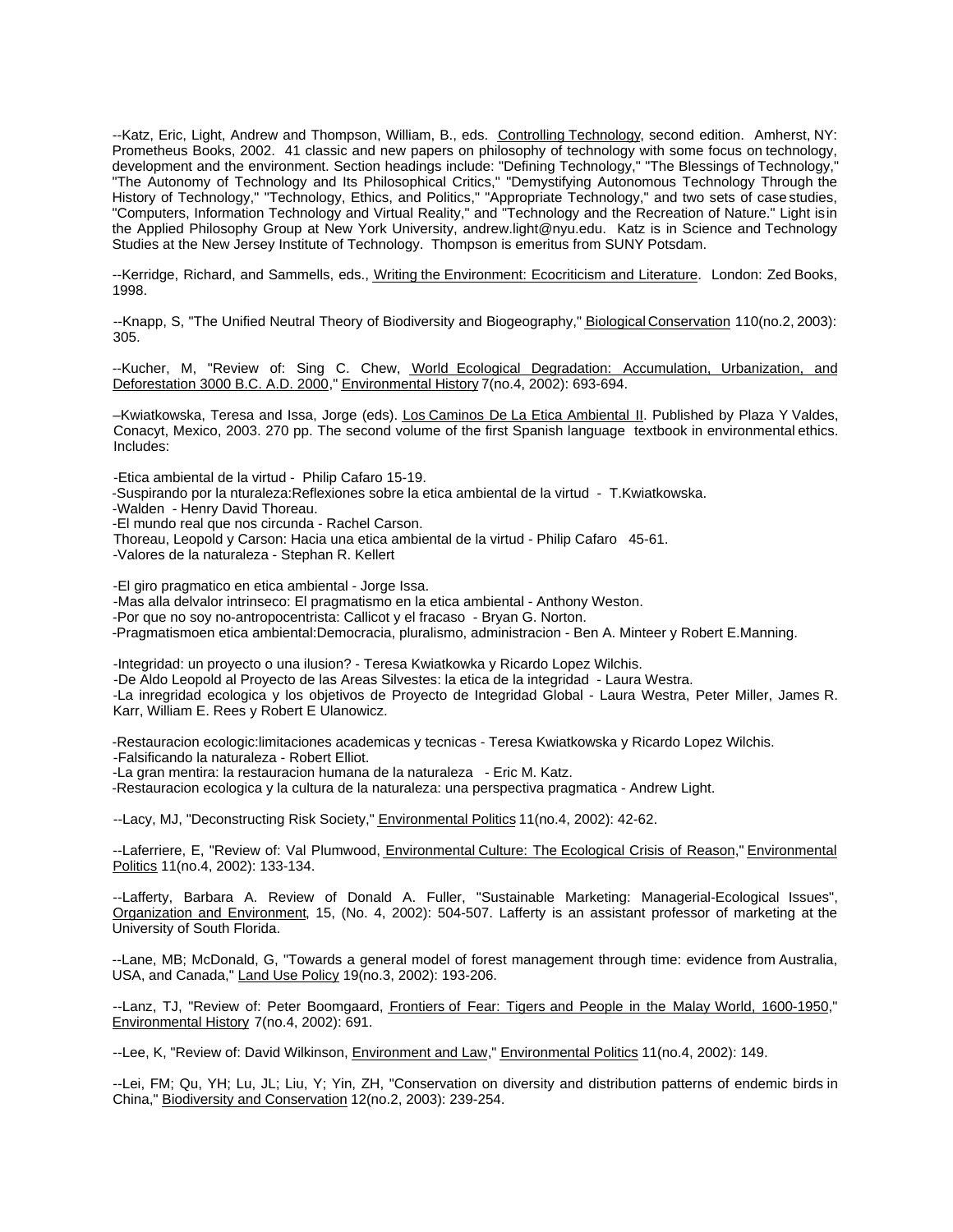--Leshy, JD, "Mining Law Reform Redux, Once More," Natural Resources Journal 42(no.3, 2002): 461-490.

--Light, Andrew, "Contemporary Environmental Ethics: From Metaethics to Public Philosophy," Metaphilosophy 33 (No. 3, 2002). In the past 30 years environmental ethics has emerged as one of the most vibrant and exciting areas of applied philosophy. Several journals and hundreds of books testify to its growing importance inside and outside philosophical circles. But with all of this scholarly output, it is arguably the case that environmental ethics is not living up to its promise of providing a philosophical contribution to the resolution of environmental problems. This article surveys the current state of the field and offers an alternative path for its future development toward a more publicly engaged model of applied philosophy. Light is in the Applied Philosophy Group at New York University, andrew.light@nyu.edu.

--Light, Andrew, "Restoring Ecological Citizenship," in Democracy and the Claims of Nature, ed. B. Minteer and B. P. Taylor (Lanham, MD: Rowman & Littlefield, 2002). Argues that if we take seriously the value of public participation in restoration then we need to understand participation as democratic participation. Claims that this notion of democratic participation is best understood as a form of environmental citizenship (along a republican model of citizenship). Argues against an identity model of participation and uses the debate in restoration over prairie burning to illustrate the difference between the citizenship and identity models. Concludes with a brief account of how these claims could be put into a legal and policy framework. Light is in the Applied Philosophy Group at New York University, andrew.light@nyu.edu.

--Light, Andrew and de-Shalit, Avner, eds., Moral and Political Reasoning in Environmental Practice. Cambridge, MA: The MIT Press, 2002. 12 new papers relating the problem of environmental ethics and political philosophy to environmental practice. Divided into a general theoretical section on the problem of overcoming theory and practice divide, a section discussing new philosophical tools for improving practices and policies and a third section of case studies. Papers originated at the combined ISEE/Society for Applied Philosophy Meeting at Oxford University in July 1999.

Introduction offers a critique of Callicott's claims about environmental philosophy itself being the most radical version of environmental activism. Contents:

-"Environmental Ethics - Whose Philosophy? Which Practice?", Andrew Light and Avner de-Shalit;

-"Political Theory and the Environment: Nurturing a Sustainable Relationship," Michael Freeden

-"Intuition, Reason, and Environmental Argument," Mathew Humphrey,

-"The Justice of Environmental Justice: Reconciling Equity, Recognition, and Participation in a Political Movement," David Schlosberg,

-"Constitutional Environmental Rights: A Case for Political Analysis," Tim Hayward,

-"Trusteeship: A Practical Option for Realizing our Obligations To Future Generations?," William Griffith,

-"Ecological Utilisation Space: Operationalizing Sustainability," Finn Arler,

-"The Environmental Ethics Case for Crop Biotechnology: Putting Science Back into Environmental Practice," Paul B. Thompson,

-"Yew Trees, Butterflies, Rotting Boots and Washing Lines: The Importance of Narrative," Alan Holland and John O'Neill,

-"The Role of Cases in Moral Reasoning: What Environmental Ethics Can Learn from Biomedical Ethics," Robert Hood,

-"Grab Bag Ethics and Policymaking for Leaded Gasoline: A Pragmatist's View," Vivian E. Thomson,

-"Animals, Power and Ethics: The Case of Fox Hunting," Clare Palmer and Francis O'Gorman,

-"Ethics, Politics, Biodiversity: A View From the South," Niraja Gopal Jayal.

Light is in the Applied Philosophy Group at New York University, andrew.light@nyu.edu. de-Shalit is in Political Science, Hebrew University of Jerusalem.

--Limerick, PN, "Forestry and Modern Environmentalism: Ending the Cold War," Journal of Forestry 100(no.8, 2002): 46-51.

--Lisowski, M, "Playing the Two-Level Game: US President Bush's Decision to Repudiate the Kyoto Protocol," Environmental Politics 11(no.4, 2002): 101-119.

--Loland, S, "Sport Technologies: A Moral View," Research in Philosophy and Technology 21(no., 2001): 157-176.

--Lugo, AE, "Can we manage tropical landscapes? - an answer from the Caribbean perspective," Landscape Ecology 17(no.7, 2002): 601-615.

--Lundmark, C, "Improving the Science Curriculum with Bioethics," Bioscience 52(no.10, 2002): 881- .

--Major, DE, "Review of: Agency, Democracy, and Nature: The U.S. Environmental Movement From a Critical Theory Perspective by Robert J. Brulle," Journal of Environment and Development 11(no.4, 2002): 448-449.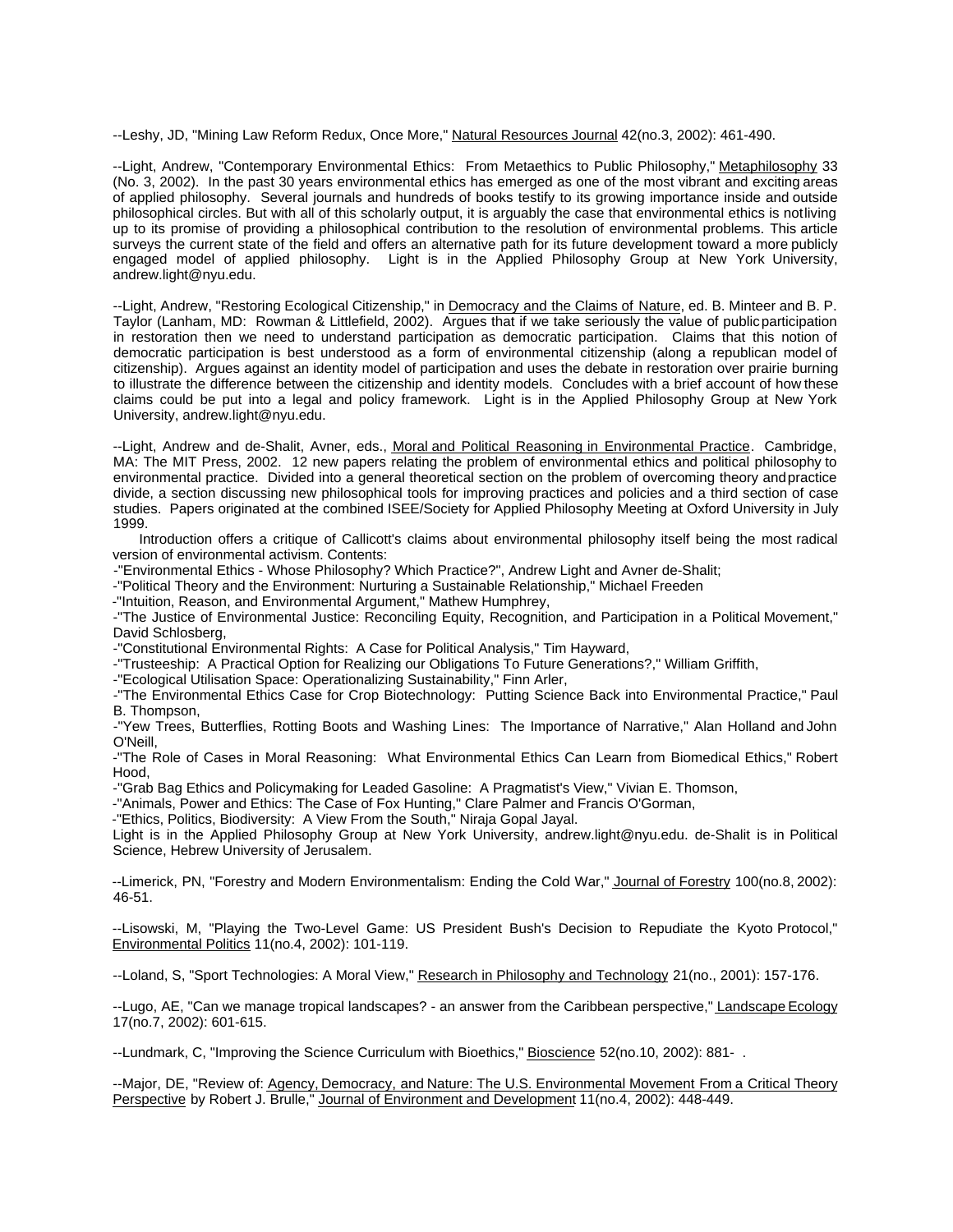--Mallin, MA; Posey, MH; McIver, MR; Parsons, DC; Ensign, SH; Alphin, TD, "Impacts and Recovery from Multiple Hurricanes in a Piedmont-Coastal Plain River System," Bioscience 52(no.11, 2002): 999-1010.

--Marks, Jonathan, What It Means to be 98% Chimpanzee: Apes, People, and their Genes. Berkeley: University of California Press, 2002. Not much more than it means for humans to be 70% fish and 25% banana, according to Marks. Humans do share many genes with animals and plants, but from this genetic similarity little follows about how similar humans are anatomically and behaviorally. The shared genes are widely used in various life forms, our protein molecules are indeed similar to those in chimps. But our cognitive and cultural capacities are very different. For Marks this also weakens the argument that chimpanzees deserve human rights and equal protections. Marks is a molecular anthropologist.

--Matheny, G, "Expected Utility, Contributory Causation, and Vegetarianism," Journal of Applied Philosophy 19(no.3, 2002): 293-298.

--McCarthy, L, "The brownfield dual land-use policy challenge: reducing barriers to private redevelopment while connecting reuse to broader community goals," Land Use Policy 19(no.4, 2002): 287-296.

--McDaniel, J, "Spirituality and Sustainability," Conservation Biology 16(no.6, 2002): 1461-1464.

--McGrath, Alister, The Reenchantment of Nature: The Denial of Religion and the Ecologic Crisis. New York: Doubleday, 2002. Contrary to Lynn White and to the cultured despisers of religion, it is not Christianity that is the cause of the environmental crisis, but the Enlightenment secularizing of nature and exalting of human autonomy. Belief in the Christian God brings with it a profound sense of human limits with regard to nature and a thoroughgoing respect for and wonder at nature, a reenchantment of nature for which many, especially exponents of the Romantic tradition as Wordsworth and Thoreau, have long been searching. McGrath devotes much less time to the antinature elements within Christianity, or to the ambiguous understandings of nature as being both good and fallen. McGrath is professor of historical theology, Wycliffe Hall, Oxford.

--McHenry, T, "Review of: Theodore Binnema, Common and Contested Ground: A Human and Environmental History of the Northwestern Plains," Environmental History 7(no.4, 2002): 698.

--McKinney, ML, "Urbanization, Biodiversity, and Conservation," Bioscience 52(no.10, 2002): 883-890.

--McMakin, AH; Malone, EL; Lundgren, RE, "Motivating Residents to Conserve Energy Without Financial Incentives," Environment and Behavior 34(no.6, 2002): 848-863.

--McMullen, A, "Peatlands and environmental change," Land Use Policy 19(no.4, 2002): 336-337.

--McShane, Katie, The Nature of Value: Environmentalist Challenges to Moral Theories, Ph.D. thesis, University of Michigan, Ann Arbor. 2002. Environmentalists have argued that contemporary ethical theories have overly strictrules about what kinds of things can be intrinsically valuable. These rules make it impossible for many of the things that environmentalists care deeply about to be considered bearers of intrinsic value--things which are not rational, sentient, or in some cases, even alive. In this dissertation I consider possible responses to this environmentalist criticism from within mainstream ethical theories. Using the value of ecosystems as a test case, I analyze what features a thing must have, and why, in order to be a (potential) possessor of intrinsic value on each of three ethical theories: wellbeing-based, Moorean, and rational attitude accounts. Ultimately, I argue that while a place can be made for the intrinsic value of ecosystems on all three theories, rational attitude accounts do the best job of accommodating environmentalist concerns without incurring other significant theoretical costs. McShane is in philosophy at North Carolina State University, but this year a visiting professor at the Center for Ethics and the Professions at the Kennedy School, Harvard University. Her committee was: Elizabeth Anderson (chair), Stephen Darwall, P. J. Ivanhoe, John Vandermeer (Biology).

--Mendel, LC; Kirkpatrick, JB, "Historical Progress of Biodiversity Conservation in the Protected-Area System of Tasmania, Australia," Conservation Biology 16(no.6, 2002): 1520-1529.

--Miller, C, "Thinking Like a Conservationist," Journal of Forestry 100(no.8, 2002): 42-45.

--Moore, A, "Review of: Brendan Gleeson and Nicholas Low (eds.), Governing for the Environment: Global Problems, Ethics and Democracy," Environmental Politics 11(no.4, 2002): 135.

--Morito, Bruce, Thinking Ecologically: Environmental Thought, Values and Policy. Halifax, N.S., Canada: Fernwood Publishing, 2002. C\$27.95. Foundations in metaphysics, epistemology, and axiology for developing an "ethic of attunement." A sustained argument for a shift to an ecological paradigm and how this can be carried out in a rational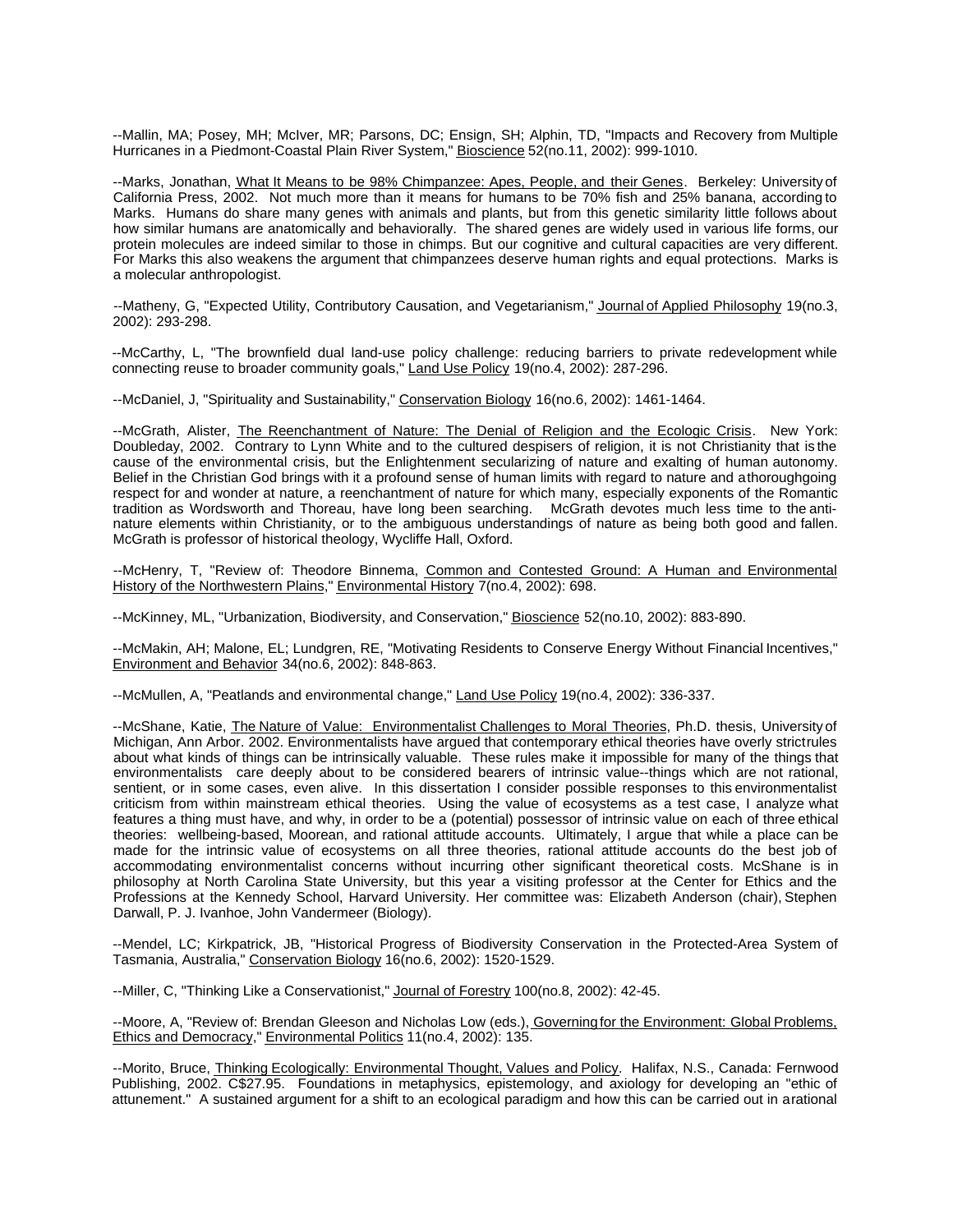and systematic manner by using major historical shifts in world view as models. How dominant Western traditions have valued the environment and understood values. With a focus on axiology and the ethics of attunement, Morito builds on ideas that remain inchoate in Holmes Rolston III's work, especially his ideas about following nature. A policy section applies these concepts to sustainability and conservation. Morito is in philosophy, Athabasca University, Athabasca, Alberta, CA.

--Morrill, R., "Inequalities of Power, Costs and Benefits across Geographic Scales: The Hanford (Washington) Reservation," Political Geography 18(1999):1-23. How federal mandates dominate a land-use decision; Morrill thinks that regional and federal governments and metropolitan intellectual and political elites push their agenda over the needs and desires of rural, small-town residents and their local governments. One such imposed agenda is making Hanford (long a nuclear site) into a wildlife reservation. But commentators think otherwise, especially:

-Martin, Deborah G., "Transcending the Fixity of Jurisdictional Scale," Political Geography 18(1999):33-38. Governments are fixed by scale but the other actors have interests fluid across many scales. Environmentalists with interests at stake in Hanford as a wildlife reservation are both local and regional, federal and state. Analysis of landuse conflicts must examine the power struggles and cross-scale alliances of multiple interests and social identities.

--Mortimer, MJ, "Legal and Ethical Components of Forester Licensing: An Insider's View," Journal of Forestry 100(no.8, 2002): 29-33.

--Munton, R, "Land and limits: interpreting sustainability in the planning process," Land Use Policy 19(no.4, 2002): 333-334.

--Murphy, Liam, and Nagel, Thomas, The Myth of Ownership: Taxes and Justice. Oxford: Oxford University Press, 2002. Taxes can be evaluated only in the context of the overall system of property rights that they help to create; we need to reconsider how our tax policy shapes our system of property rights. The authors are at New York University.

--Nagel, C, "Review Article: HAVE WE BECOME POSTHUMAN? N. Katherine Hayles, How We Became Posthuman," Research in Philosophy and Technology 21(no., 2001): 405-410.

--Nordlund, AM; Garvill, J, "Value Structures Behind Pro-environmental Behavior," Environment and Behavior 34(no.6, 2002): 740-756.

--OBrien, WE, "The Nature of Shifting Cultivation Stories of Harmony, Degradation, and Redemption," Human Ecology 30(no.4, 2002): 483-502.

--Oksanen, M, "Review of: Susan Board, Ecological Relations: Towards an Inclusive Politics of the Earth," Environmental Politics 11(no.4, 2002): 136.

--Olatubi, WO; Hughes, DW, "Natural resource and environmental policy trade-offs: a CGE analysis of the regional impact of the Wetland Reserve Program," Land Use Policy 19(no.3, 2002): 231-241.

--ONeill, RV, "The Economic Analysis of Self-Destruction: Why Should Biologists Care?," Bioscience 52(no.10, 2002): 872.

--Orr, DW, "Four Challenges of Sustainability," Conservation Biology 16(no.6, 2002): 1457-1460.

--Overton, JM; TheoStephens, RT; Leathwick, JR; Lehmann, A, "Information pyramids for informed biodiversity conservation," Biodiversity and Conservation 11(no.12, 2002): 2093-2116.

--Paasi, A, "Place and region: regional worlds and words," Progress in Human Geography 26(no.6, 2002): 802-811.

--Padgett, B, "The Greening of Cultural Discourse and Environmental Ethics," review article, Rom Harré, Jens Brockmeier, and Peter Mühlhäusler, Greenspeak: A Study of Environmental Discourse," Research in Philosophy and Technology 21(no., 2001): 411-412.

--Parris, TM, "Toward A Sustainability Transition: The International Consensus," Environment 45(no.1, 2003): 12-23.

--Parsons, KN; Jones, G; DavidsonWatts, I; Greenaway, F, "Swarming of bats at underground sites in Britainimplications for conservation," Biological Conservation 111(no.1, 2003): 63-70.

--Paul, E, "The Riches of Biological Research-An Elusive Number?," Bioscience 52(no.12, 2002): .

--Phillips, Dana, The Truth of Ecology: Nature, Culture, Literature in America. Oxford: Oxford University Press, 2003. The contradictions of contemporary American nature writing, the need for greater theoretical sophistication, and the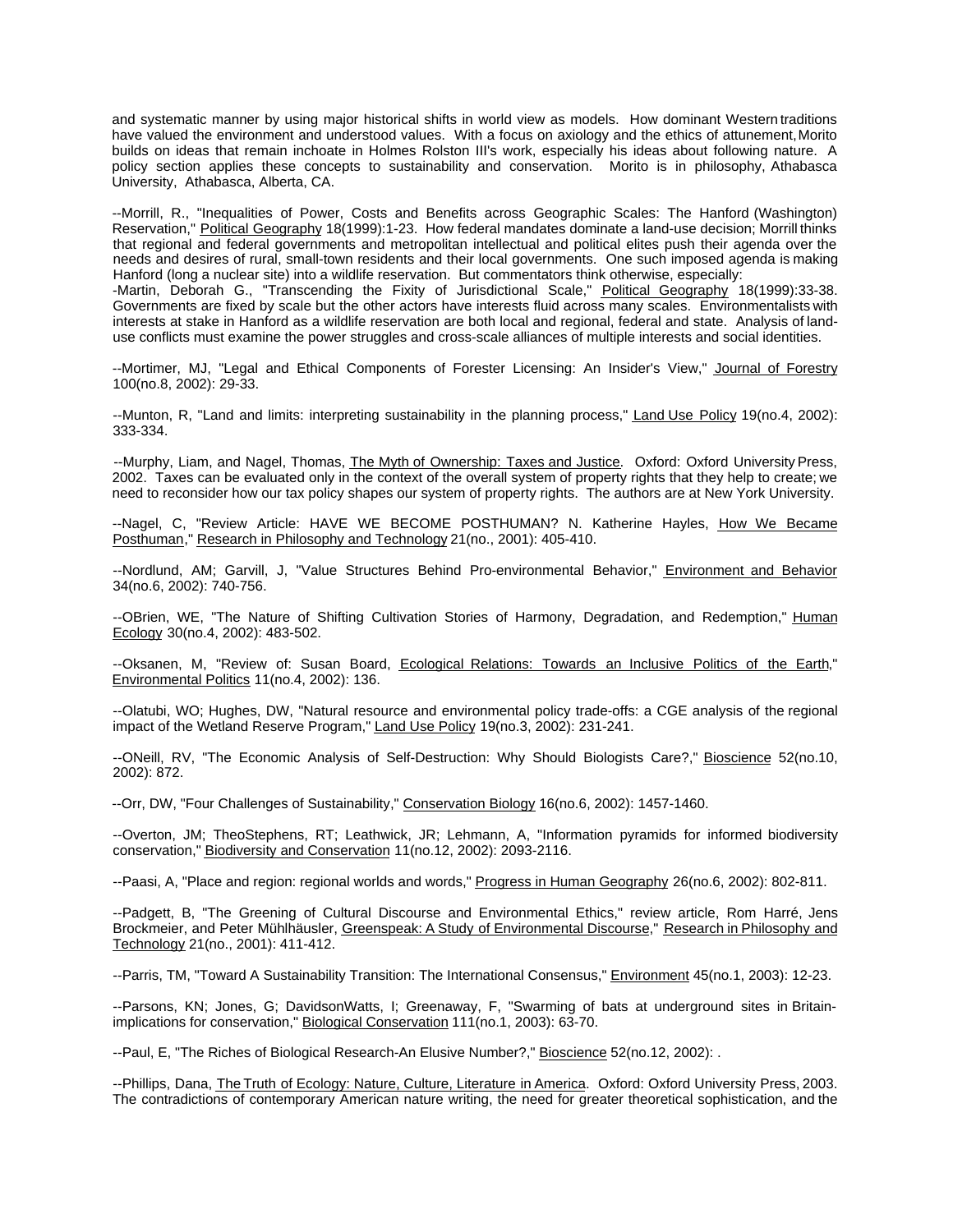possibilities for a less devotional, "wilder" approach to ecocritical and environmental thinking.

--Phillips, Robert A., and Reichart, Joel, "The Environment as a Stakeholder: A Fairness-Based Approach," Journal of Business Ethics 23(2000):185-197. Stakeholder theory is often unable to distinguish those individuals and groups that are stakeholders from those that are not. This problem of stakeholder identity has recently been addressed by linking stakeholder theory to a Rawlsian principle of fairness. To illustrate, the question of stakeholder status for the non-human environment is discussed. This essay criticizes a past attempt to ascribe stakeholder status to the nonhuman environment, which utilized a broad definition of the term "stakeholder." This paper then demonstrates how, despite the denial of stakeholder status, the environment is nonetheless accounted for on a fairness-based approach, through legitimate organizational stakeholders. In addition, since stakeholder theory has never claimed to be a comprehensive ethical scheme, it is argued that sound reason might exist for managers to consider their organization's impact on the environment that are not stake-holder related. Phillips teaches business, Georgetown University. Reichart teaches business, Fordham University.

--Pickerill, J, "Review of: Derrick Purdue, Anti-GenetiX: The Emergence of the Anti-GM Movement," Environmental Politics 11(no.4, 2002): 147-148.

--Pimentel, D; Herz, M; Glickstein, M; Zimmerman, M; Allen, R; Becker, K; Evans, J; Hussain, B; Sarsfeld, R; Grosfeld, A, "Renewable Energy: Current and Potential Issues," Bioscience 52(no.12, 2002): 1111-1120.

--Pluhar, Evelyn B. Review of Joan Dunayer, "Animal Equality", Organization and Environment, 15, (No. 4, 2002): 490-493. Pluhar is a professor of philosophy at the Pennsylvania State University, Fayette campus.

--Porritt, J, "Sustainability without Spirituality: a Contradiction in Terms?," Conservation Biology 16(no.6, 2002): 1465.

--Preston, Christopher, Grounding Knowledge: Environmental Philosophy, Epistemology, and Place. Athens: University of Georgia, 2003. An exploration of what Paul Shepard once called "the strange and necessary relationship between place and mind." The author gathers evidence from science studies, cognitive science, evolutionary biology, ecological psychology, anthropology, religious studies, and narrative experience for the claim that physical environments play a structuring role in the knowledge claims that we make. The result is a broad and philosophically informed account of what is often referred to as "a sense of place." Once the connection between place and mind has been made, Preston makes a straightforward case for the epistemic significance of place, arguing that places (and natural environments in particular) should be valued as important epistemic and cognitive sources. Preston is in philosophy, University of South Carolina.

--Putnam, Hilary, The Collapse of the Fact/Value Dichotomy and Other Essays. Cambridge, MA: Harvard University Press, 2002. The fact/value dichotomy has found an all-too-prominent place in popular culture and philosophical thought, the idea that while factual claims can be rationally established or refuted, claims about value are wholly subjective, not capable of being rationally argued for or against. Although it is on occasion important and useful to distinguish between factual claims and value judgments, the distinction becomes positively harmful when identified with a dichotomy between the objective and the purely "subjective." Putnam is in philosophy, Harvard University.

--Pyne, Stephen J, How the Canyon Became Grand: A Short History. New York: Viking, 1998. The social construction of the Grand Canyon. Pyne depicts "another Canyon, the one that most visitors actually see, a cultural Canyon, the Grand Canyon as a place with meaning. This landscape has been shaped by ideas, words, images, and experiences. Instead of faults, rivers, and mass wasting, the processes at work involved geopolitical upheavals and the swell of empires, the flow of art, literature, science, and philosophy, the chisel of mind against matter. These determined the shape of Canyon meaning. ... Here a great civilization encountered a great natural phenomenon. Neither was the same afterward. ... [The Canyon] has meaning, and that meaning depends less on the scene's physical geography than on the ideas through which it can be viewed and imagined. Those ideas ... have actively shaped the Canyon's meaning, without which it could hardly exist as a cultural spectacle. The Grand Canyon was not so much revealed as created" (pp. xii-xiii). Pyne is an environmental historian at Arizona State University, best known for his works on the history of fire.

Fortunately, there are other accounts of the natural history of the canyon, revealing its geological creation over millennia before its social creation in the last century, though environmental historians will no doubt soon be at work on the social construction of that natural history too, including the Vishnu schist and the river that runs through it.

--Ramutsindela, M, "Land reform in South Africa's national parks: a catalyst for the human-nature nexus," Land Use Policy 20(no.1, 2003): 41-49.

--Rauwald, KS; Moore, CF, "Environmental Attitudes as Predictors of Policy Support Across Three Countries," Environment and Behavior 34(no.6, 2002): 709-739.

--Raymond, L; Fairfax, SK, "The "Shift to Privatization" in Land Conservation: A Cautionary Essay," Natural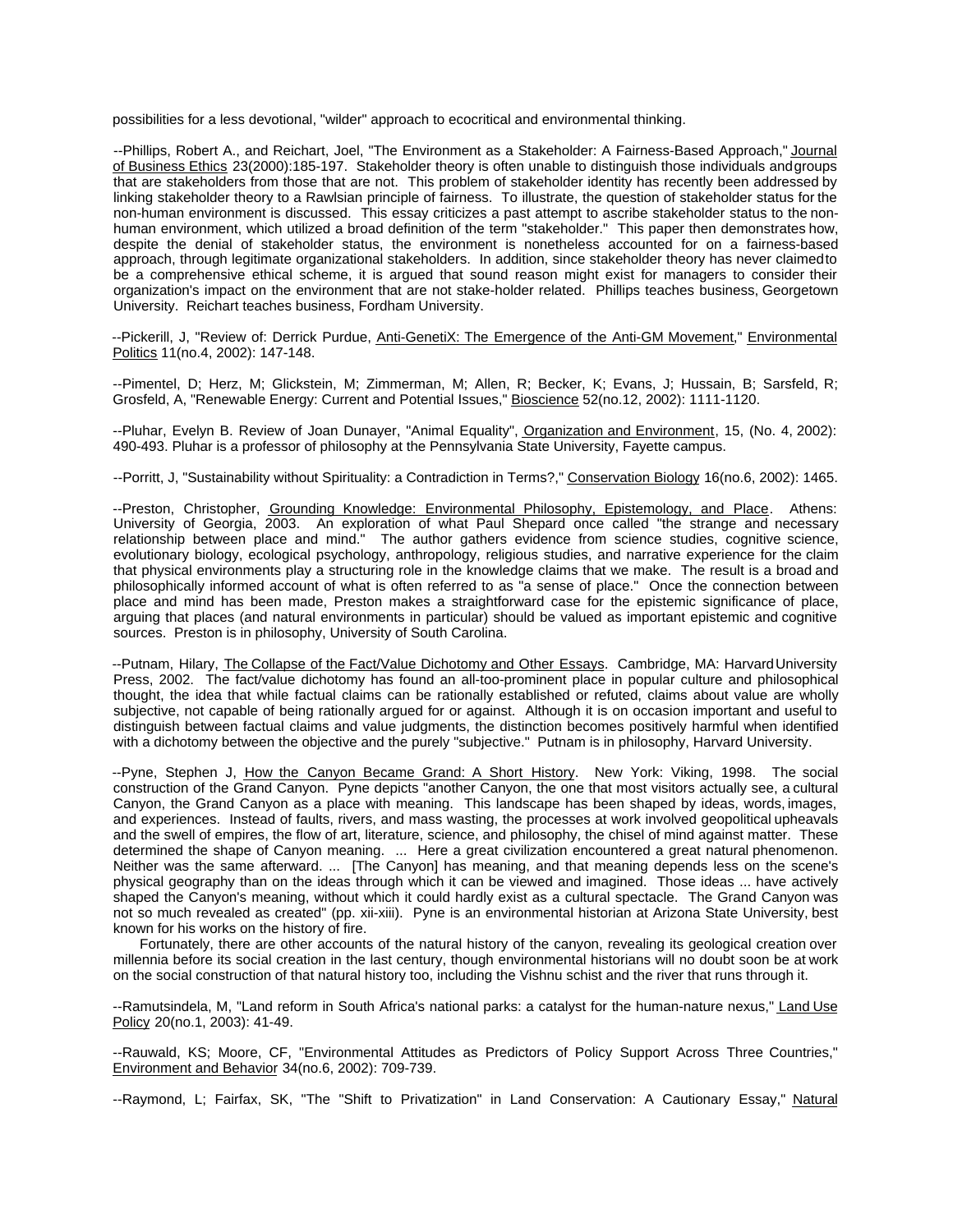Resources Journal 42(no.3, 2002): 599-640.

--Ribe, RG, "Is Scenic Beauty a Proxy for Acceptable Management? The Influence of Environmental Attitudes on Landscape Perceptions," Environment and Behavior 34(no.6, 2002): 757-780.

--Roche, M, "Rural geography: searching rural geographies," Progress in Human Geography 26(no.6, 2002): 823- 830.

--Rollins, MG; Morgan, P; Swetnam, T, "Landscape-scale controls over 20th century fire occurrence in two large Rocky Mountain (USA) wilderness areas," Landscape Ecology 17(no.6, 2002): 539-557.

--Roose, R, "Review of: The Greening of Conservative America by John R.E. Bliese," Natural Resources Journal 42(no.3, 2002): 692-696.

--Rosenberg, John S., "Of Ants and Earth: E. O. Wilson's View of Life," Harvard Magazine 105(no. 4, March/April 2003):37-41. Profile of E. O. Wilson and his celebration of life, from ants to the planetary Earth.

--Rothenberg, David, Always the Mountains. Athens: University of Georgia Press, 2003. The meaning of mountains, the hazy provenance of Chief Seattle's famous speech, ecoterrorism, suburbia, the difference between knowledge and information, and the art of humans vs elephants. Wandering in Manhattan with John Cage, climbing Mt. Ventoux with Petrarch and, with Zen master Dogen, walking along the blue mountains. David Rothenberg is in philosophy at the New Jersey Institute of Technology.

--Rubin, Charles T., Conservation Reconsidered: Nature, Virtue, and American Liberal Democracy. Lanham, MD: Rowman and Littlefield, 2000. A collection under the auspices of the Political Economy Research Center (PERC), a right-wing think tank pressing for deregulation and private property rights. American's canonical figures in environmental conservation saw preservation and conservation as two sides of the same coin rather than as divergent outlooks on nature.

--SanchezZapata, JA; Carrete, M; Gravilov, A; Sklyarenko, S; Ceballos, O; Donazar, JA; Hiraldo, F, "Land use changes and raptor conservation in steppe habitats of Eastern Kazakhstan," Biological Conservation 111(no.1, 2003): 71-77.

--Sanderson, EW; Jaiteh, M; Levy, MA; Redford, KH; Wannebo, AV; Woolmer, G, "The Human Footprint and the Last of the Wild," Bioscience 52(no.10, 2002): 891-904.

--Sauer, JB, "Renewing a Conversation on Science and Values: Is Science Value Free?" review article, Hugh Lacey, Values and Scientific Understanding, Research in Philosophy and Technology 21(no., 2001): 337-346.

--Shantz, J, "Green Syndicalism: An Alternative Red-Green Vision," Environmental Politics 11(no.4, 2002): 21-41.

--Sheasby, Walt Contreras. Extended book review essay on Joel Kovel, "The Enemy of Nature: The End of Capitalism or the End of the World", Organization and Environment, 15, (No. 4, 2002): 485-489. Sheasby is in sociology at the University of Phoenix, Southern California.

--Shrader-Frechette, Kristin, *Environmental Justice: Creating Equity, Reclaiming Democracy*. New York: Oxford University Press, 2002. Fundamental ethical concepts such as equality, property rights, procedural justice, free informed consent, intergenerational equity, and just compensation. How these core concepts have been compromised for a large segment of the global population, among them Appalachians, African-Americans, workers in hazardous jobs, and indigenous people in developing nations. Burdens like pollution and resource depletion need to be apportioned more equally, and there are compelling ethical grounds for remedying our environmental problems. Those affected by environmental problems must be included in the process of remedying those problems; all citizens have a duty to engage in activism on behalf of environmental justice. Shrader-Frechette is in philosophy, University of Notre Dame.

--Singer, Peter, One World: The Ethics of Globalization. New Haven, CT: Yale University Press. 2002. Changes are posing new ethical and organizational challenges that push moral thought and human institutions in unprecedented directions, involving the economy, the environment, international law, and community. Complex environmental questions are not confined to individual nations and cannot be addressed effectively within nation states. On the principle that "he who harms pays," "the United States and other rich nations should bear much more of the burden of reducing greenhouse gases than the poor nations--perhaps even the entire burden."

We need to "think about developing institutions or principles of international law that limit national sovereignty." The World Trade Organization is much to be faulted but something like a transformed version of it may be necessary. It is "possible to imagine a reformed WTO in which the overwhelming commitment to free trade is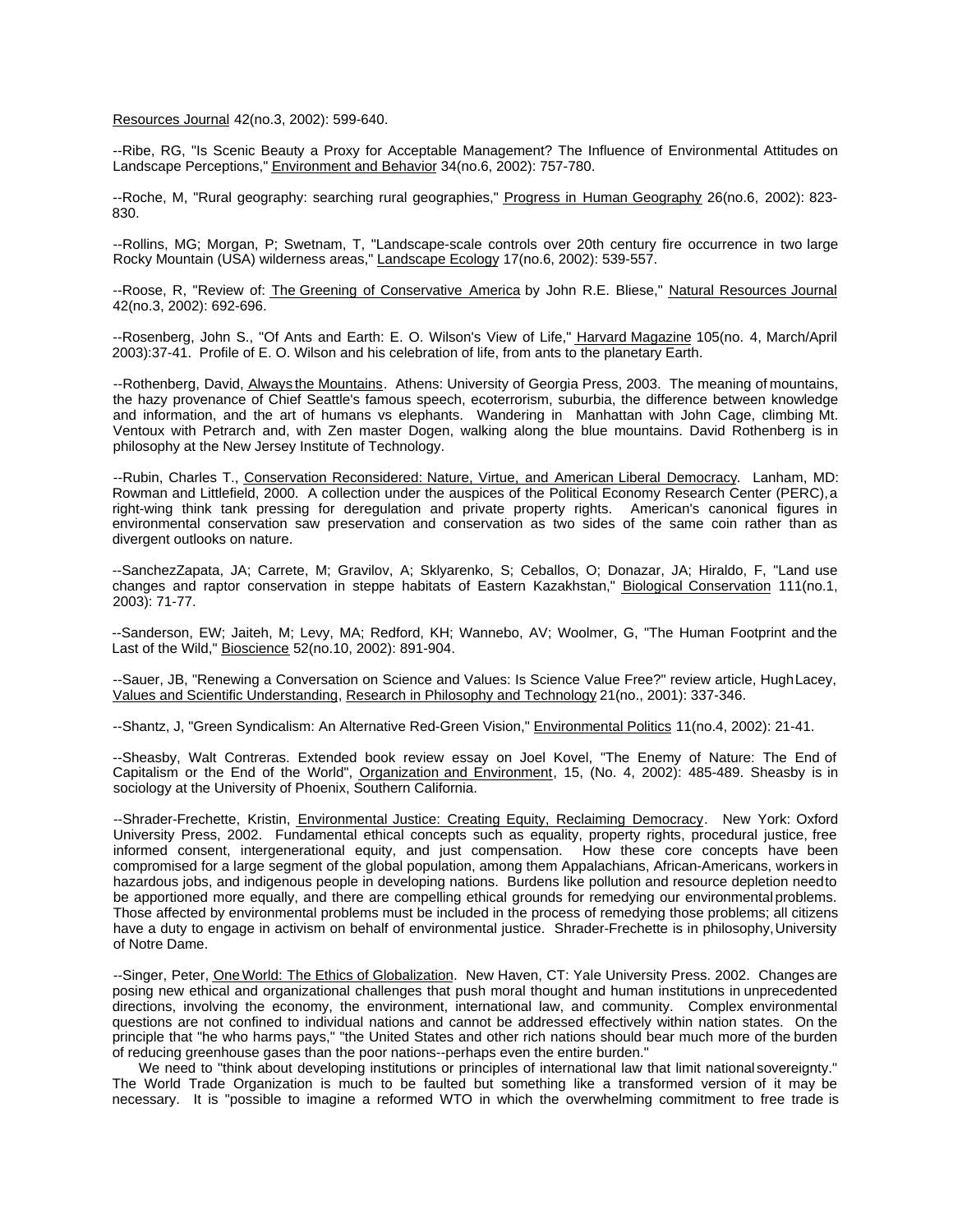replaced by a commitment to more fundamental goals." Something like a democratic concept of a sovereign state has evolved: "the `democratic concept of legitimate government' in which the concept of national sovereignty carries no weight if the government rests on force." "A global ethics should not stop at, or give great significance to, national boundaries. National sovereignty has no intrinsic moral weight." Singer is in ethics at Princeton University.

--Singleton, S, "Collaborative Environmental Planning in the American West: The Good, the Bad and the Ugly," Environmental Politics 11(no.3, 2002): 54-75.

--Skjaerseth, JB; Wettestad, J, "Understanding the Effectiveness of EU Environmental Policy: How Can Regime Analysis Contribute?," Environmental Politics 11(no.3, 2002): 99-120.

--Smith, G, "Review of: Felix Dodds (ed.) (with Toby Middleton), Earth Summit 2002: A New Deal," Environmental Politics 11(no.4, 2002): 139.

--Smith, M, "Review of: Allen Carlson, Aesthetics and the Environment: The Appreciation of Nature, Art and Architecture," Environmental Politics 11(no.4, 2002): 132.

--Smith, S; Jacob, S; Jepson, M; Israel, G, "After the Florida Net Ban: The Impacts on Commercial Fishing Families," Society and Natural Resources 16(no.1, 2003): 39-60.

--Social Learning Group, Learning to Manage Global Environmental Risks. Volume 1: A Comparative History of Social Responses to Climate Change, Ozone Depletion, and Acid Rain. Volume 2: A Functional Analysis of Social Responses to Climate Change, Ozone Depletion, and Acid Rain. Cambridge, MA: The MIT Press, 2001. A team of 37 scholars from ten different countries argues that we need to develop a long-term comparative perspective on the evolution of social responses to global environmental risks, and especially the role of learning in that evolution. Decision-making on transnational environmental issues can and ought improve through reasoned dialogue and the increasing inter-dependency between countries. It is legitimate to frame engagement with global environmental problems in terms of risk management rather than in terms of global governance or environmental politics.

--Spector, S, "Biogeographic Crossroads as Priority Areas for Biodiversity Conservation," Conservation Biology 16(no.6, 2002): 1480-1487.

--Speth, JG, "Perspectives On The Johannesburg Summit," **Environment 45(no.1, 2003): 24-29.** 

--Spinelli, EL, "Review of: Unnatural Disasters by Janet N. Abramovitz," Journal of Environment and Development 11(no.4, 2002): 446-447.

--Stamps, AE; Smith, S, "Environmental Enclosure in Urban Settings," Environment and Behavior 34(no.6, 2002): 781-794.

--Stankey, GH; Bormann, BT; Ryan, C; Shindler, B; Sturtevant, V; Clark, RN; Philpot, C, "Adaptive Management and the Northwest Forest Plan: Rhetoric and Reality," Journal of Forestry 101(no.1, 2003): 40-46.

--Staus, NL; Strittholt, JR; DellaSala, DA; Robinson, R, "Rate and pattern of forest disturbance in the Klamath-Siskiyou ecoregion, USA between 1972 and 1992," Landscape Ecology 17(no.5, 2002): 455-470.

--Stephens, PHG, "A Space for Place: Pragmatic Naturalism, Particularity and the Politics of Nature," Environmental Politics 11(no.3, 2002): 168-173.

--Stephens, PHG, "Review of: Laura Westra and Bill E. Lawson (eds.), Faces of Environmental Racism: Confronting Issues of Global Justice," Environmental Politics 11(no.4, 2002): 144.

--Stevis, Dimitris and Assetto, Valerie J., eds., The International Economy of the Environment: Critical Perspectives. (International Political Economy Yearbook, volume 12). Boulder, CO and London: Lynne Reinner Publisher, 2002. Fourteen contributors who believe that environmental problems are real, serious, and need to be solved. Environmental managerialism is often a servant of capital; there is much `capture' of the environmental agenda by business. The authors seek to harness the power of political theory and the governance of the state to find solutions for environmental crises. Case studies of how societies respond to an idea become fashionable that may threaten their survival, status, or credibility, or offer new opportunities, such as for public subsidies and influence. The editors are in political science, Colorado State University.

--Sunstein, Cass R., Risk and Reason: Safety, Law, and the Environment. New York: Cambridge University Press, 2002. A wide-ranging analysis of the problem of managing environmental health risks (and not much further attention to ecosystem health, or nature conservation). From the 1970's the U.S. Congress was inclined to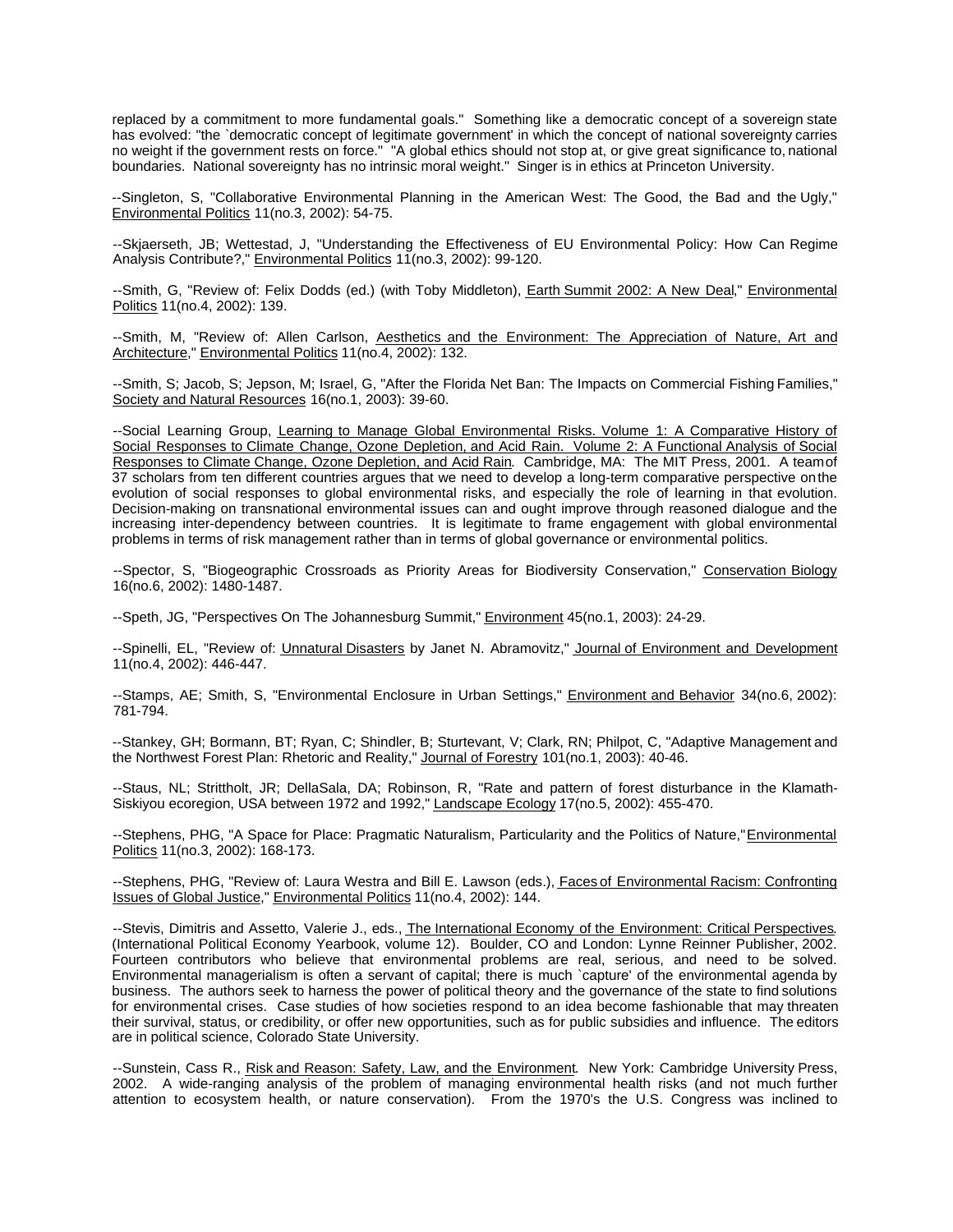"command and control" regulation, often silent on cost-benefit balancing, sometimes even precluding it. On the whole these laws led to major environmental and health improvements that justify the high visible costs they often entailed. But some, especially cleaning up waste sites, cost too much with too little benefit.

Regulatory reforms are now needed. Agencies need to conduct a quantitative assessment of risks before developing regulations, and not to rely either on qualitative impressions or on public perceptions, which are often wrong. Reforms need to consider tradeoffs, and to express both costs and benefits, often in monetary terms. An appropriate value for a human life is in the range of \$ 5 million to \$ 8 million. Reforms need to go beyond "command and control" to use economic incentives, encourage self-disclosure, allow trading of pollution permits. But costbenefit analysis does have its limits, especially when scientific uncertainty is great (as with arsenic in drinking water). Sunstein defends what he calls "a highly technocratic approach to risk regulation." Conservatives are likely to regard Sunstein's proposals as self-evident; environmentalists will have their doubts. Sunstein is in law, University of Chicago Law School.

--Tam, CL, "Review of: The World and the Wild by David Rothenberg & Marta M. Ulvaeus, editors," Environments 30(no.2, 2002): 81-82.

--Tanner, Randy, "Inholdings within Wilderness: Legal Foundations, Problems, and Solutions," International Journal of Wilderness 8(no. 3, December 2002):9-14. Legislation varies but typically owners of inholdings have to be given "reasonable use and enjoyment" of their lands, though these uses are not to disturb the quality of or be incompatible with the surrounding wilderness. Owners are to be given "adequate access" (which may not be motorized access) or the government shall offer exchange of land of approximately equal value. Most of the debate turns on what access is adequate and whether the offer of exchange must be accepted in lieu of access. Condemnation on Western wilderness is possible, but requires an Act of Congress. Condemnation on Eastern wilderness is possible by agency action, but has never been used. A legal article, worth an ethical analysis. Tanner is a graduate student the University of Montana.

--Thornhill, Randy, "Darwinian Aesthetics." Pages 543-572 in Crawford, Charles, and Krebs, Dennis L., eds., Handbook of Evolutionary Psychology: Ideas, Issues, and Application. Mahwah, NJ: Lawrence Erlbaum, Associates, 1998. "Beauty is in the adaptations of the beholder" (p. 557). Humans aesthetically prefer in their natural environments what historically helped them to outreproduce other humans; but only scientists have been able to figure this out. "Beauty is the moving experience associated with information processing by aesthetic judgment adaptations when they perceive information of evolutionary historical promise of high reproductive success" (p. 557). "A beautiful thing is one that has high personal, evolutionary historical reproductive value, but this value is totally out of reach of introspection. Only the scientific method can identity the cues involves in aesthetic judgment and the evolutionary function of the judgment" (p. 557)

"One can conclude with great confidence that beauty and ugliness were important feelings in the lives of the evolutionary ancestors of humans (i.e. those individuals who outreproduced others in human evolutionary history). The existence of human aesthetic value distinguished our evolutionary ancestors from the other individuals present in human evolutionary history who failed to reproduce or reproduced less. A beautiful idea of evolutionary psychology is that the discipline allows discovery of how human ancestors felt about various aspects of their environment; the discipline allows discovery of our emotional roots" (p. 549). So the scientific truth is: the more biophilia, the more babies. Thornhill is in biology at the University of New Mexico, Albuquerque.

--Toke, D, "Wind Power in UK and Denmark: Can Rational Choice Help Explain Different Outcomes?," Environmental Politics 11(no.4, 2002): 83-100.

--Toke, D, "Ecological Modernisation and GM Food," Environmental Politics 11(no.3, 2002): 145-163.

--Uekoetter, F, "Review of: David Hancocks, A Different Nature: The Paradoxical World of Zoos and Their Uncertain Future," Environmental History 7(no.4, 2002): 689-690.

--Unruh, JD, "Poverty and property rights in the developing world: not as simple as we would like," Land Use Policy 19(no.4, 2002): 275-276.

--Vandergeest, P, "Racialization and Citizenship in Thai Forest Politics," Society and Natural Resources 16(no.1, 2003): 19-38.

--vanderHeijden, HA, "Dutch Environmentalism at the Turn of the Century," *Environmental Politics* 11(no.4, 2002): 120-130.

--Vogel, Steven, "Nature as Origin and Difference: On Environmental Philosophy and Continental Thought," Philosophy Today 42 (SPEP Supplement, 1998):169-181. Four accounts of nature in contemporary continental thought, and the difficulties each face, and what each might provide in terms of a philosophically adequate environmental theory.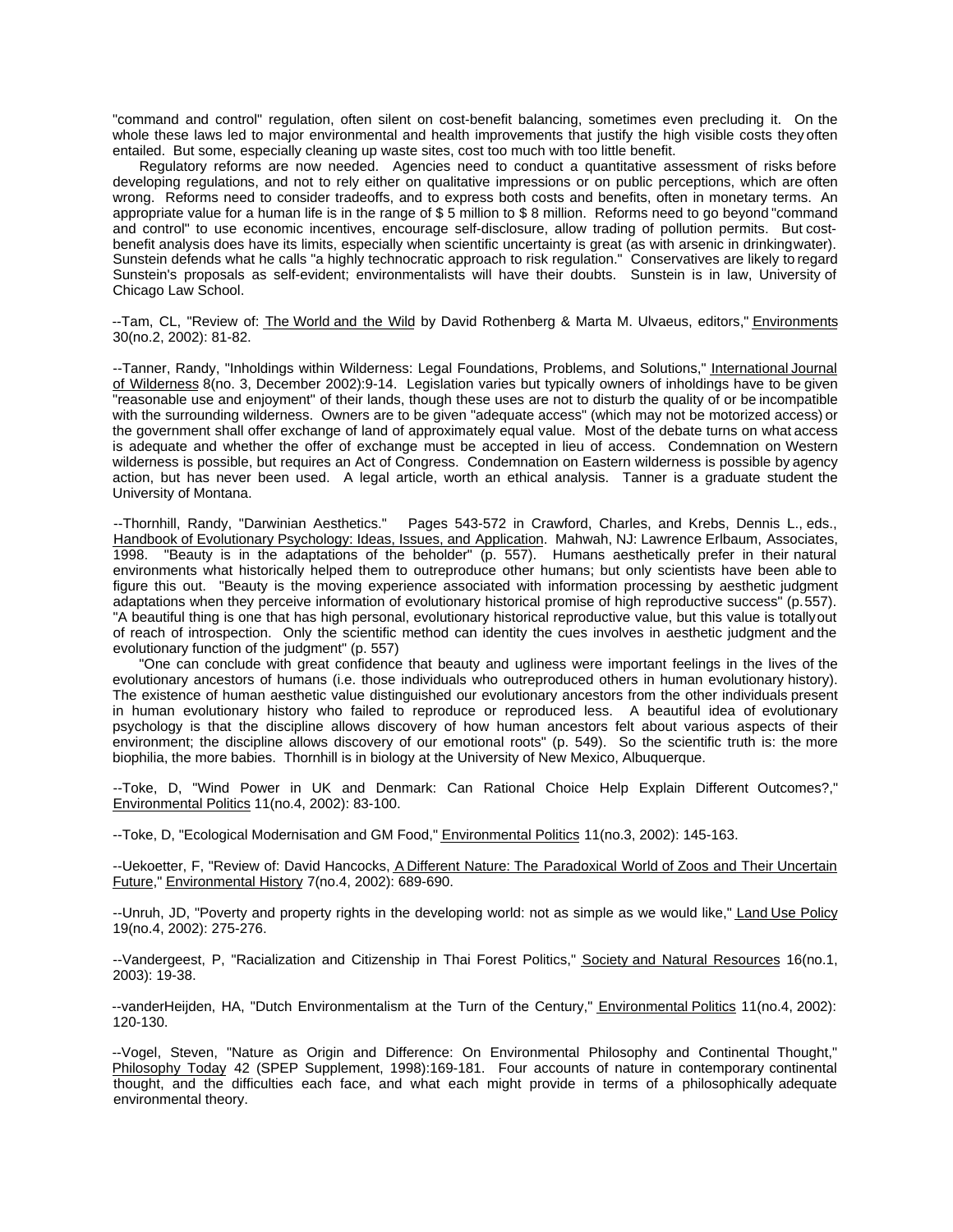(1) Nature as origin. "Nature on this account functions as an immense and complex and organic whole, a massive order in which humans are embedded and out of which they emerged" (p. 169). "Nature on this first account is where we came from; it is the origin or foundation on which everything else is built, and we ignore this at our peril" (p. 170).

(2) Nature critiqued. Nature is a social construction. "The unmistakable implication of this line of argument is that nature doesn't exist" (p. 170). "The way we see and think of it never reveals to us a nature-an-sich, but always a nature from our particular social and historical perspective" (p. 171).

(3) Nature as difference. Nature "appears now as the name we might give to the otherness of the world, to that which is always left out of any attempt to grasp the world as a while and bring it entirely into the light. This is the radical form a postmodern anti-foundationalism takes" (p. 172).

(4) Nature as practice (the alternative preferred by Vogel). "We know the real world because we are involved in constituting it, ... taking the idea of `construction' literally. It is through our practices, which are in the first instance above all laboring practices, that the world around us is shaped into the world it is." "A philosophy of practice, then, directs our attention to the built environment, which for most of us is the environment--and it is with this environment, I would argue, that `environmental theory' ought to begin" (p. 175). "The whole environment in a certain sense is a built environment. ... There is no deep ontological difference between cities and parks" (p. 176). "There is no way nature really is, and so naturalistic attempts to find the solution to environmental problems by reading them off from nature are doomed to fail" (p. 177). Vogel is in philosophy, Denison University, Granville, OH.

--Walford, N, "Agricultural adjustment: adoption of and adaptation to policy reform measures by large-scale commercial farmers," Land Use Policy 19(no.3, 2002): 243-257.

--Wall, D, "Review of: Roger Burbach, Globalization and Postmodern Politics: From Zapatistas to High-Tech Robber Barons," Environmental Politics 11(no.4, 2002).

--Wall, Derek. Review of Robert J. Brulle, "Agency, Democracy and Nature: The US Environmental Movement from a Critical Theory Perspective", Organization and Environment, 15, (No. 4, 2002): 501-504. Wall is an honorary fellow at the Centre for the Study of Social and Political Movements, University of Kent at Canterbury, UK.

--Walton, W, "Liberating the land: the case for private land-use planning," Land Use Policy 19(no.4, 2002): 335-336.

--Ward, N, "Review of: Hilary Tovey and Michel Blanc (eds.), Food, Nature and Society: Rural Life in Late Modernity," Environmental Politics 11(no.4, 2002): 146.

--Watanabe, M, "Describing the "Tree of Life": Attainable Goal or Stuff of Dreams?," Bioscience 52(no.10, 2002): 875-880.

--Watson, RT, "An International Assessment of Agricultural Science and Technology," Bioscience 52(no.12, 2002).

--Wehr, Kevin. Review of David Harvey, "Spaces of Hope", Organization and Environment, 15, (No. 4, 2002): 493- 495. Wehr is a lecturer in sociology at the University of Wisconsin.

--Weiland, S, "Review of: Edmund Russell, War and Nature: Fighting Humans and Insects with Chemicals from World War I to Silent Spring," Environmental Politics 11(no.4, 2002): 141.

--Werber, J, "Review of: Tropical Forests and the Human Spirit: Journeys to the Brink of Hope by Roger D. Stone and Claudia D'Andrea," Journal of Environment and Development 11(no.4, 2002): 441-442.

--Whelan, RJ, "Managing Fire Regimes for Conservation and Property Protection: an Australian Response," Conservation Biology 16(no.6, 2002): 1659-1661.

--White, M, "Review of: James M. Cahalan, Edward Abbey: A Life," Environmental History 7(no.4, 2002): 700.

--Whitney, G, "Robert A. Lambert, Contested Mountains: Nature, Development and Environment in the Cairngorms Region of Scotland, 1880-1980," Environmental History 7(no.4, 2002): 683-684.

--WithrowRobinson, B; Broussard, S; SimonBrown, V; Engle, M; Reed, AS, "Seeing the Forest: Art About Forests and Forestry," Journal of Forestry 100(no.8, 2002): 8-14.

--Wuerthner, George and Matteson, Molie, eds., Welfare Ranching: The Subdisized Destruction of the American West. Washington, DC: Island Press, 2002. Text and photos documenting how grazing is an incredibly destructive form of agriculture. The argument is equally in both. A coffee-table book seems an unlikely venue for a powerful analysis in environmental ethics and policy, but here it is, in the tradition of David Brower.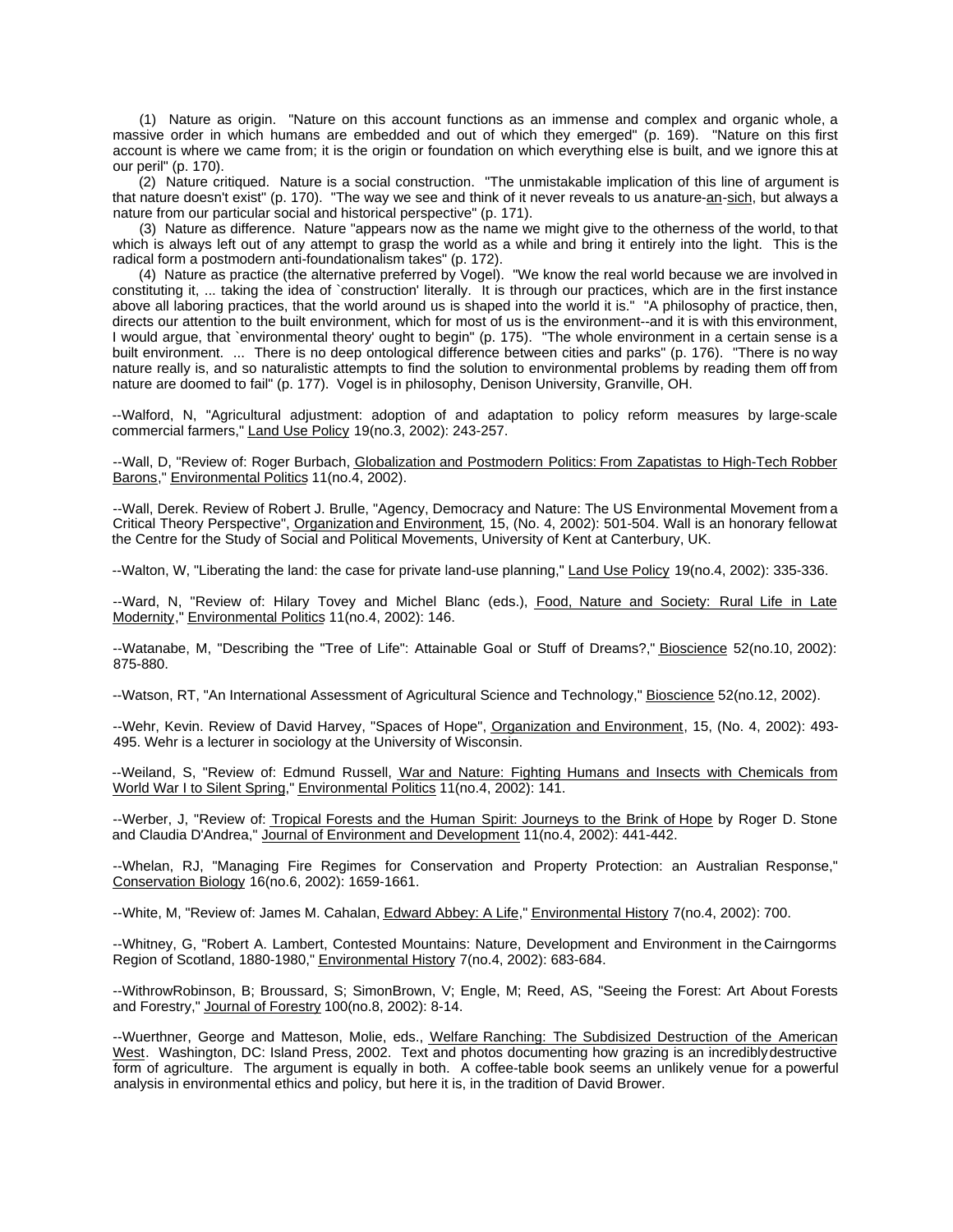--Yasukawa, K, "Female Song Sparrows Prefer Males That Learn Well," Bioscience 52(no.12, 2002).

--YomTov, Y, "Poaching of Israeli wildlife by guest workers," Biological Conservation 110(no.1, 2003): 11-20.

--Young, BA; Lee, CE; Daley, KM, "Do Snakes Meter Venom?," Bioscience 52(no.12, 2002): 1121-1126.

--Young, C, "Deciphering Disorder in Africa: Is Identity the Key?," World Politics 54(no.4, 2002): 532-557.

--Young, Zoe. Review of "The Coconut Revolution", a film by Stampede Productions about the successful ecologically motivated revolution on the South Pacific island of Bougainville, which defeated both the Papua New Guinea authorities and a branch of the multinational Rio Tinto. Organization and Environment, 15, (No. 4, 2002): 482-484. Young is a doctoral candidate at the University of Hull, UK, and makes films with Conscious Cinema in London.

--Yuhas, S, "Book Review: Encounters with Nature: Essays by Paul Shepard. Edited by Florence R. Shepard. Island Press, Washington, DC, 1999, 233 pp., \$24.95," Human Ecology 30(no.4, 2002): 558-562.

--Zhao, J, "The Multilateral Fund and China's Compliance With the Montreal Protocol," Journal of Environment and Development 11(no.4, 2002): 331-354.

## **ISSUES**

**Protests over primate lab at Cambridge.** Cambridge University plans a \$ 36 million neuroscience center bringing all the university's primate research under one roof. But there has been much protest and a final decision is still pending. See Page, Kerri, "Inquiry Turns into OK Corral for U.K. Primate Research," Science 298(6 December 2002):1862-1863.

**India is adopting a biodiversity protection law** that regulates foreign access to, and use of, the nation's biodiversity and of indigenous knowledge. The new rules would require any foreign entity to get permits from India's environment ministry before working with biological resources. The ministry would also assign ownership rights to any related intellectual property. Indian citizens must obtain permission to transfer materials or knowledge to foreign partners. Short story in Science 298(6 December 2003):1865.

**Canada refuses to recognize patent on OncoMouse.** After seventeen years of quest by Harvard University, the Canadian Supreme Court refused to grant patent permission on the OncoMouse, though some of the processes by which the animal is engineered may be patentable. Writing for the narrow majority, Justice Michel Bastarachemade a philosophical argument for the ruling, which stands in contrast to that in seventeen other countries: "A complex life form such as a mouse or a chimpanzee cannot easily be characterized as `something made by the hands of man'." See Kondro, Wayne, "Canadian High Court Rejects OncoMouse," Science 298(13 December 2002):2112-2113.

**Ancient frozen microbes in Antarctica.** In ice that has sealed a salty Antarctic lake for more than 2,800 years, scientists have found frozen bacteria and algae that returned to life after thawing. The bacteria and algae were found in Lake Vida, a three square mile body in the McMurdo Dry Valleys. The lake itself has quite salty liquid water, and drilling will not continue through to the lake until 2004. http://www.antarcticconnection.

**CITES protects mahogany, sea horses, but elephants?** In November, government representatives and conservationists from 160 nations met in Santiago, Chile, as part of the U.N. Convention on International Trade in Endangered Species (CITES). Sea horses were given protected status, as was bigleaf mahogany (a favored timber species). But the ivory trade ban, in effect since 1989, was eased, at least temporarily. There is to be a one-time sale of elephant ivory, with profits to increase monitoring of illegal activity, to buy land to extend the elephants' range and to improve fencing around the national parks. Botswana, Namibia, South Africa, and Zimbabwe proposed the temporary resumption, but Kenya and India were opposed, arguing that poaching would be encouraged, threatening elephant populations, and hurting safari tourism. Until last year CITES had mainly been concerned with the export and exploitation of rare plants and animals, but in Santiago attention turned to commercial species, such as timber and fishes, which are more traditionally regulated by the United Nations Food and Agriculture Organization (FAO).

**Ethics of human pesticide studies.** The U.S. Environmental Protection Agency sets permissible levels of human exposure to pesticides at 10-fold or more lower than the dosage that produces toxicity in animals, levels that might even get lower with new regulations protecting children. To get more data on human toxicity levels, and to avoid such stringent standards, a number of companies have been dosing volunteers (mostly in the U.K.) with experimental levels of pesticides, and paying them \$ 600 or more to participate in such tests. The National Academy of Sciences has a panel questioning whether such experiments are ethical, and the EPA is undecided whether they can or ought to use such data. Much of the ethics debate hinges on whether the industry motives are perceived to be expressly for the benefit of the company or conducted with larger benefits to society as a goal. See Kaiser,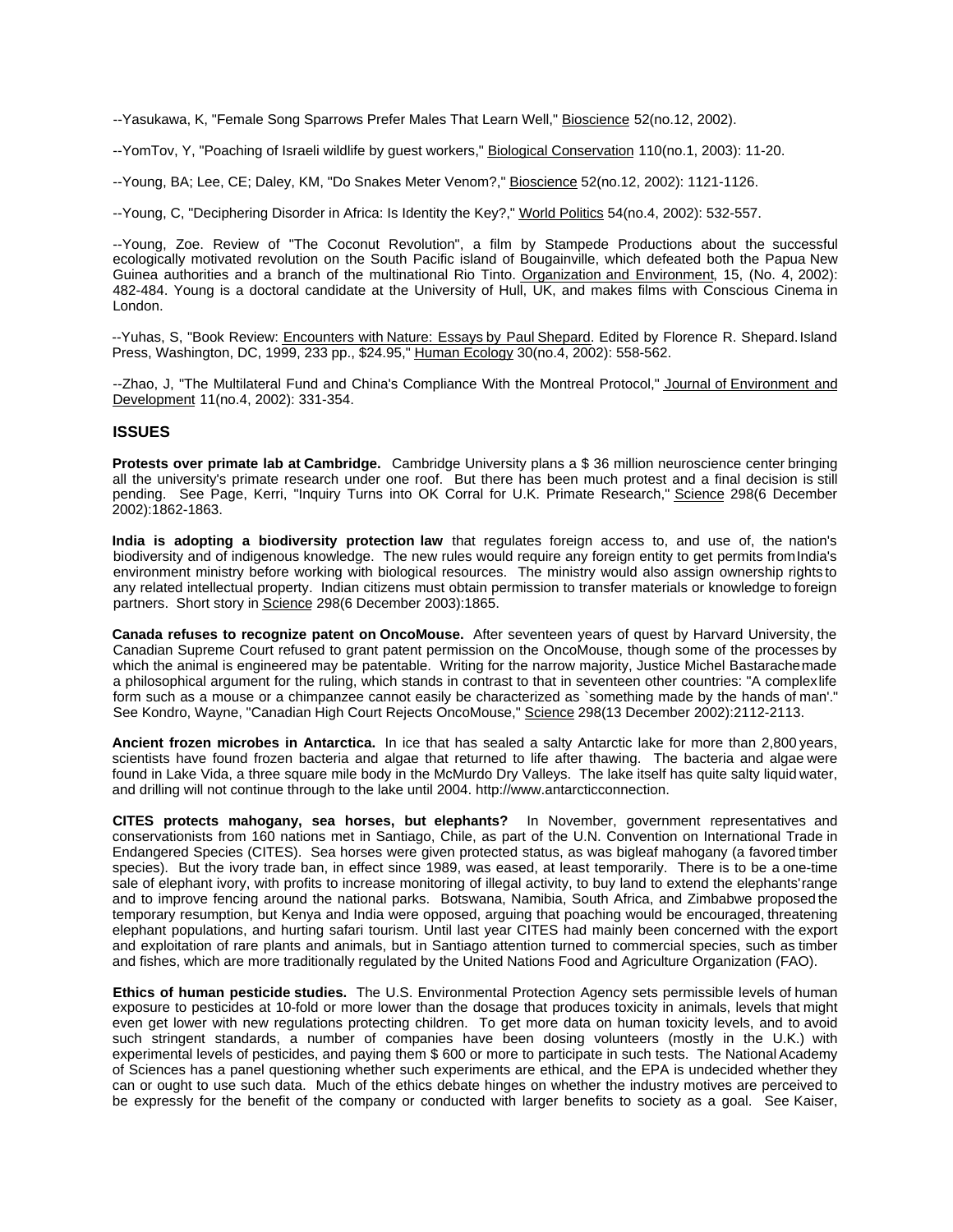Jocelyn, "Academy Panel Mulls Ethics of Human Pesticide Experiments," Science 299(17 January 2003):327-328.

**Bear hunts in Slovenia.** Slovenia had protected large carnivores since 1993, but then opened a bear hunt last October. More than one hundred bears have been killed, thought to be one third of the adult bear population in the nation. Slovenia will soon enter the European Union and then will have to follow EU rules, and argues that this is "bear culling" prior to joining the EU. Bear populations in Croatia, Austria, and Italy are expected also to be adversely affected.

**The Earth Charter and the Johannesburg Summit Report**. The Earth Charter Initiative received significant new support from government leaders as well as many nongovernmental organizations. The Summit released a Political Declaration, which included the statement: "From this [African] Continent, the Cradle of Humanity, we declare, though the Plan of Implementation and this Declaration, our responsibility to one another, to the greater community of life and to our children" (Paragraph 6). Although there are in various other United Nations declarations and treaties references to nature, the earth, and ecosystems, this is the first reference to "the community of life" in a UN international law document. The Earth Charter Secretariat is now reviewing the goal of seeking recognition of the Earth Charter by the United Nations General Assembly in 2003 or 2004. This report is available at www.earthcharter.org. Or contact Steven C. Rockefeller, scr@scrvt.org.

**400,000 protesting for fox hunting!?** The biggest peaceful street protest in British history took place September 22 in London, with an estimated 400,000 protestors on behalf of numerous rural concerns, with fox hunting an icon of these concerns. The Liberty and Livelihood March was organized by the Countryside Alliance, hunting horns blaring, but many conceded they were more concerned about making a living from the land regardless of the fate of the foxes. See Valerie Elliott, "400,000 March in London," The Times, September 23, 2002, p. 1, pp. 4-5.

**Bellesiles misfired and fired.** Michael A. Bellesiles published Arming America: The Origins of a National Gun Culture (New York: Alfred A. Knopf, 2000) (ISEE Newsletter v. 12,#2) claiming that gun ownership in early America was not as widespread as believed and largely a myth cultivated by the gun industry. The book won the Bancroft Prize and was praised in **The New York Review of Books** and **The New York Times Book Review**. But prominent historians have been challenging Bellesiles' scholarship since, for example in a forum in The William and Mary Quarterly in February 2002. Emory University, where he teaches, convened an independent investigative report, which found it difficult to verify his archival records either "because the source does not exist, because the citation is inaccurate, or because the citation, though correct, refers to a source that has been misplaced." One commentator said that among scholars of early American history, Bellesiles' book was widely considered to be "marred by unusually careless and disorganized scholarship." Under pressure, Bellesiles has resigned from Emory University, though he says the charges are unfair and that he will correct errors in a second edition. See Olsen, Florence, "Bellesiles Resigns from Emory after University Report Questions his Research for Book on Guns," Chronicle of Higher Education, Daily News (daily on line edition), October 28, 2002 (http://chronicle.com).

Thanks to Holmes Rolston, III and Jan Wawrzyniak for this issue's issues.

## **ISEE OFFICERS**

**President: Kristin Shrader-Frechette**. 336 O'Shaughnessy Hall, University of Notre Dame, Notre Dame, IN 46556. Email: Kristin.Shrader-Frechette.1@nd.edu.

**Vice-President: Dale Jamieson.** Carleton College, One North College Street, Northfield, MN 55057. E-mail: djamieso@carleton.edu.

**Secretary: Paul Thompson**. Department of Philosophy, Purdue University, West Lafayette, IN 47907. E-mail: pault@purdue.edu.

**Treasurer: Lisa Newton**. Director, Program in Environmental Studies, Fairfield University, Fairfield, Connecticut 06824. Phone: 1-203-254-4128. E-mail: lhnewton@fair1.fairfield.edu.

### **ISEE REGIONAL REPRESENTATIVES**

**Africa: Johan P. Hattingh,** Department of Philosophy, University of Stellenbosch, 7600 Stellenbosch, South Africa. Hattingh heads the Unit for Environmental Ethics at Stellenbosch. Phone: 27 (country code) 21 (city code) 808-2058 (office), 808-2418 (secretary); 887-9025 (home); Fax: 886-4343. Email: jph2@akad.sun.ac.za.

**Australia and New Zealand: William Grey,** Room E338, Department of Philosophy, University of Queensland, 4067, Queensland 4072 AUSTRALIA. Email: wgrey@mailbox.uq.edu.au>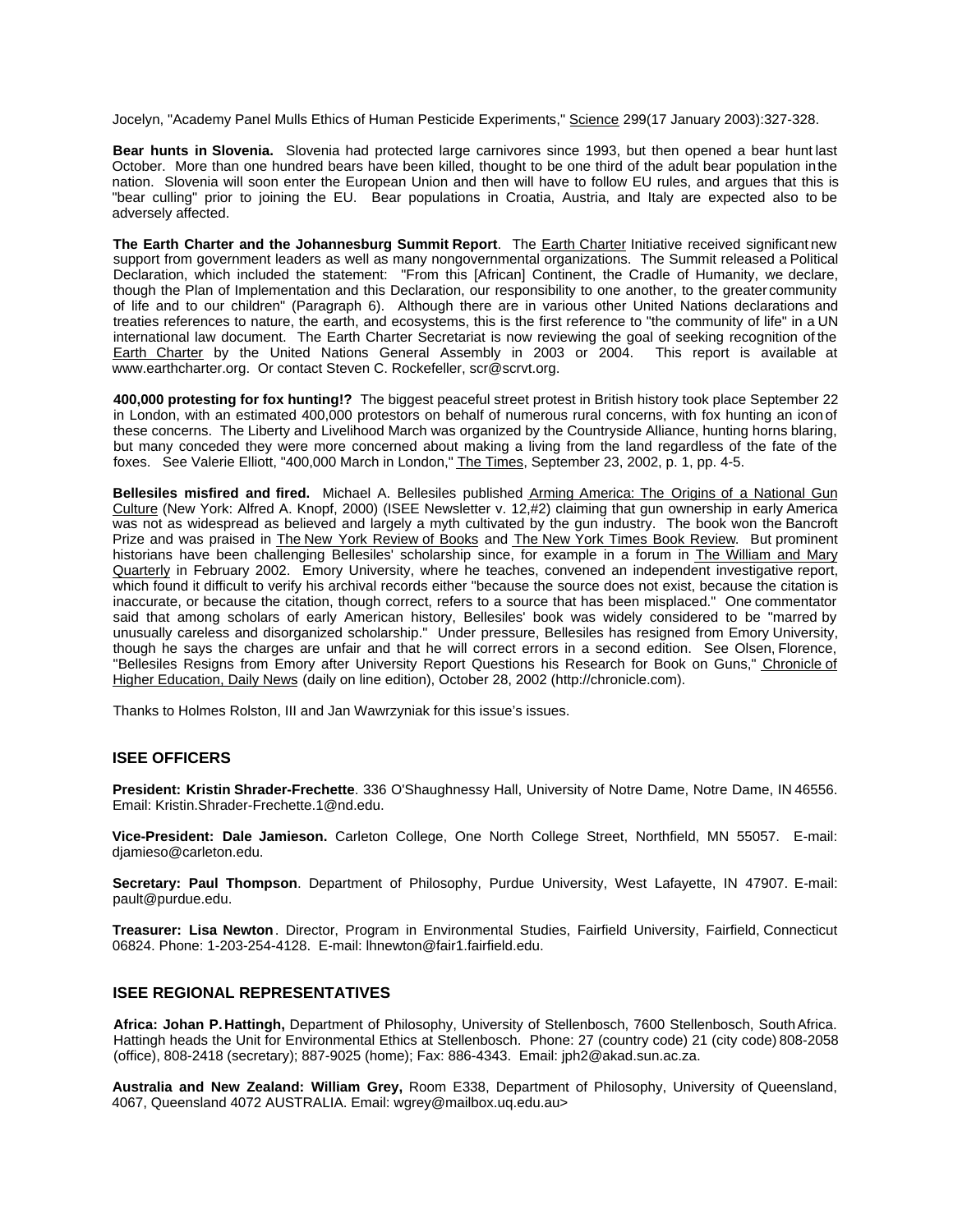**China: Yu Mouchang,** Institute of Philosophy, Chinese Academy of Social Sciences, Beijing, 100732, China. **Yang Tongjin**, Institute of Philosophy, Chinese Academy of Social Sciences, Beijin,100732, China. yangtong12@sina.com.

**Taiwan: Edgar Lin,** Biology Department, Tunghai University, Taichung, Taiwan 40704. Email: edgarlin@ms5.hinet.net. Phones: 886-4-3595622 office; 886-4-3590991 home. Fax: 886-4-3595953.

**Eastern Europe: Jan Wawrzyniak.** Department of Philosophy, Adam Mickiewicz University of Poznan, Poland. University address: Prof. Jan Wawrzyniak, Institut Filozofii, Adam Mickiewicz University, 60-569 Poznan, Szamarzewskiego 91c POLAND. Phone: +48 / 61 / 841-72-75; Fax: +48 / 61 / 8430309. Home address: 60-592 Poznan, Szafirowa 7, POLAND. Email: jawa@main.amu.edu.pl. Website: http://appliedphilosophy.mtsu.edu/ISEE/JanWaw/index.html.

**Western Europe and the Mediterranean: Martin Drenthen,** Center for Ethics University of Nijmegen (CEKUN), Postbox 9103, 6500 HD Nijmegen, THE NETHERLANDS. Office phone: 31 (country code) 24 (city code) 3612751. Fax: 31-24-3615564. E-mail:mdrenthen@hetnet.nl. Home: Van't Santstraat 122, 6523 BJ Nijmegen. Home Phone: (31) - (24) - 3238397.

**Mexico and Central America: Teresa Kwiatkowska,** Universidad Autonoma Metropolitana-Iztapalapa, Departamento de Filosofia, Av. Michoacan y Purissima s/n, 09340 Mexico D.F., MEXICO. Phones: (5) 637 14 24 (home), (5) 724 47 77 (office). Fax: (5) 724 47 78. E-mail: kwiat@xanum.uam.mx .

**Canada: Laura Westra.** Osgoode Hall Law School, York University, 4700 Keele Street, Toronto, Ontario M3J 1P3. Phone: 905-303-8181. Fax: 905-303-8211 E-mail: lwestra@interlog.com.

**Pakistan and South Asia: Nasir Azam Sahibzada,** Education Manager, WWF--Pakistan, T-28 Sahibzada House, Zeryab Colony, Peshawar City (NWFP), PAKISTAN. Phone: (92) (91) (841593). Fax: (92) (91) (841594). Email: lapis@brain.net.pk or naasir1@email.com.

**South America: Ricardo Rozzi,** Instituto de Investigaciones Ecologicas Chiloe, Chile. E-mail: omorapark@yahoo.com.

**United Kingdom: KeeKok Lee,** Institute for Environment, Philosophy & Policy, Furness College, University of Lancaster, Lancaster LA1 4YG, UK. E-mail: keekok.lee@lancaster.ac.uk.

**United States: Ned Hettinger,** Philosophy Dept, College of Charleston, Charleston, South Carolina 29424 USA. Phone: 843-953-5786; 843-883-9201 (home). Fax: 843-953-6388. E-mail: HettingerN@CofC.edu). Address July 1999 to August 2000: 416 W. College, Bozeman, MT 59715. Phone: 406-522-9676.

**Holmes Rolston, III,** Dept. of Philosophy, Colorado State University, Fort Collins, Colorado 80523 USA. Phone: 970-491-6315 (Office). Fax: 970-491-4900. Email: rolston@lamar.colostate.edu.

**Jack Weir,** Department of Philosophy, Morehead State University,UPO 662, Morehead, Kentucky 40351-1689 USA. Phone: 606-784-0046 (Home Office), 606-783-2785 (Campus Office). Fax: 606-783-5346 (include Weir's name on Fax). Email: j.weir@morehead-st.edu.

## **ISEE NEWSLETTER SUBMISSIONS**

Please send any announcements, calls for papers or news items via e-mail (preferred), snail mail or fax to newsletter editor Philip Cafaro. Address: Department of Philosophy, Colorado State University, Fort Collins, CO 80523 USA. Email: cafaro@lamar.colostate.edu. Phone: 970/491-2061. Fax: 970/491-4900. Please continue to send bibliographic items to Holmes Rolston III, at the address above. The next deadline for submissions is June 7.

# **ISEE MEMBERSHIP / RENEWAL FORM**

Please enroll me as a member of the International Society for Environmental Ethics.

Enclosed are dues: \_\_\_\_\_. Annual regular dues are: Inside U.S., \$15 Regular, \$10 Students; Outside U.S., \$20 Regular, \$15 Students. Members outside the U.S. should send the equivalent of U.S. dollars, based on current exchange rates.

| Name:                          |  |
|--------------------------------|--|
| Position or Affiliation:       |  |
| Address (Include Postal Code): |  |